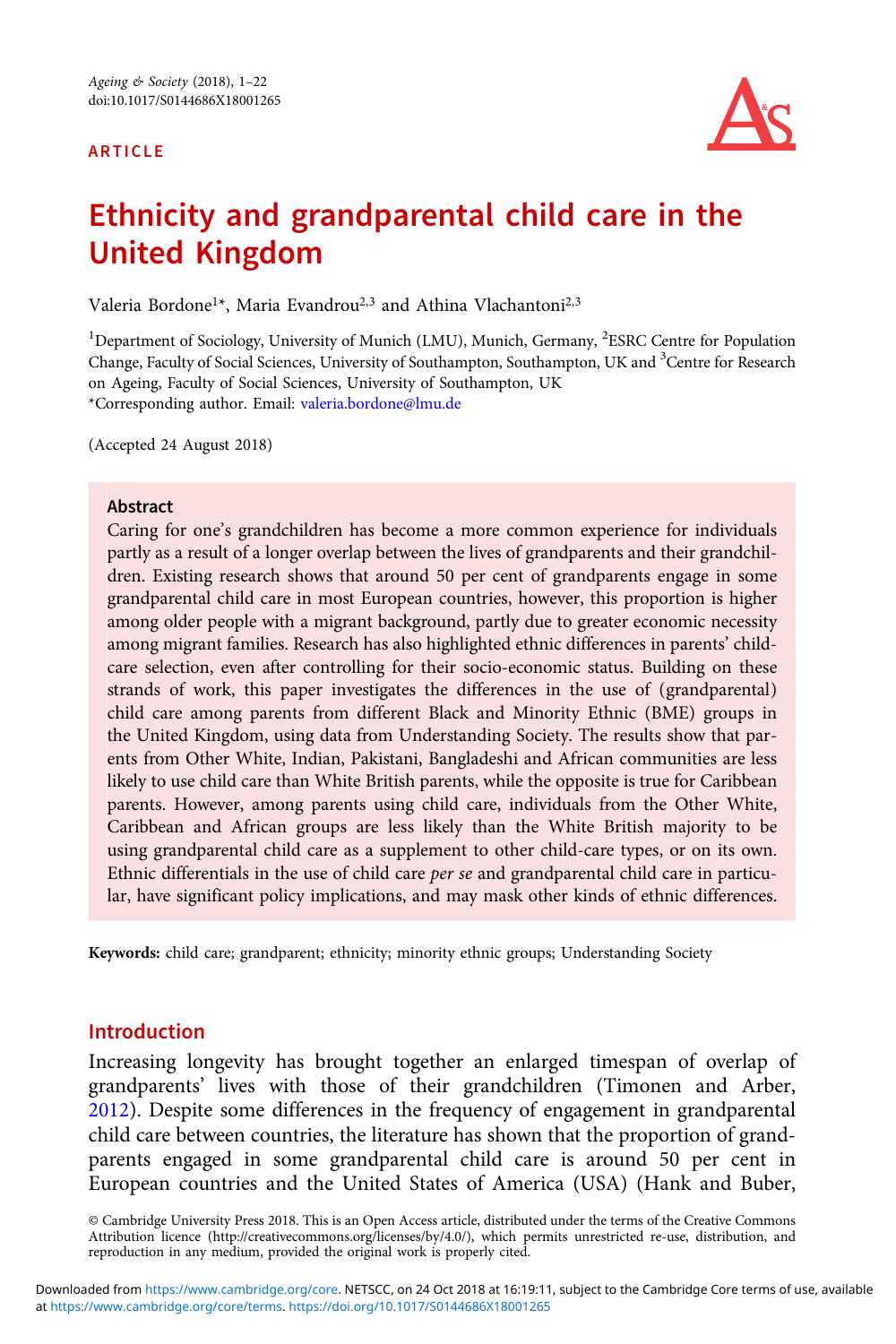[2009;](#page-20-0) Bordone et al., [2017\)](#page-19-0). Recent evidence has also pointed to an important role, within these countries, of the origin of grandparents. For example, Bordone and de Valk ([2016](#page-20-0)) showed that grandparental child care in Europe occurs significantly more often among parent–child dyads of migrant origin than is the case for the majority population. Acknowledging that grandparental child care may represent both practical help and emotional-associational bonds, they interpret this result as a consequence of a greater economic necessity among migrant families, but they also recognise the role of family norms in raising children among different origins groups (e.g. Treas and Mazumdar, [2004;](#page-21-0) Kagitçibasi, [2005](#page-20-0)). Other literature in this area has focused on ethnic differences in child-care selection (e.g. Hofferth et al., [1994](#page-20-0); Liang et al., [2000](#page-20-0)), highlighting that Black families in the USA are more likely to select child-care centres than families from other ethnic groups, even after controlling for the parents' socio-economic status.

The parents' choice of the type of child care to be used, and the role of grandparental child care in such arrangements, is determined by a range of factors which may relate to the existence of grandparents in the first place, as well as the children's characteristics, in particular their age that might correlate with their types of need. Studies consistently show that grandparent-provided child care is less likely among children below age one (compared to children ages one or two), more likely among preschool grandchildren (e.g. Silverstein and Marenco, [2001\)](#page-20-0) and it generally decreases afterwards. Other potentially relevant demographic characteristics, such as the child's gender, appear to be unrelated to grandparent caregiving. As could be expected, the likelihood of caring decreases unambiguously with increasing geographic distance between the older and the younger generations, particularly so if regular grandchild care is considered (for a review, see Hank and Buber, [2009](#page-20-0)).

Socio-economic and demographic characteristics at the parents' level may also play a relevant role in determining the choice to make use of grandparental child care. Younger parents are more likely to use grandparental child care (e.g. Baydar and Brooks-Gunn, [1998](#page-19-0); Vandell et al., [2003](#page-21-0)). Ambiguous evidence exists regarding the significance of education, single parenthood and family income for using grandparental child care (e.g. Kuhlthau and Mason, [1996;](#page-20-0) Vandell et al., [2003](#page-21-0); Hank and Buber, [2009\)](#page-20-0).

Moreover, previous research has noted that grandparental child care is positively associated with maternal employment (e.g. Kuhlthau and Mason, [1996](#page-20-0); Vandell et al., [2003](#page-21-0)), being fundamental for women in enabling them to juggle family and work, especially in countries where grandparents substitute (scarce) formal child care (Aassve et al., [2012;](#page-19-0) Arpino et al., [2014;](#page-19-0) Geurts et al., [2015\)](#page-20-0). However, distinguishing further between full-time and part-time employment does not appear to yield different results.

Against this background, this paper addresses the following research question:

• Are there ethnic differences in the use of grandparental child care, after controlling for the mother's participation in the labour market?

The rest of the paper is structured as follows: evidence on the provision of grandparental child care in the United Kingdom (UK) and Europe is discussed in the next section, followed by a consideration of the role of ethnicity in this area. The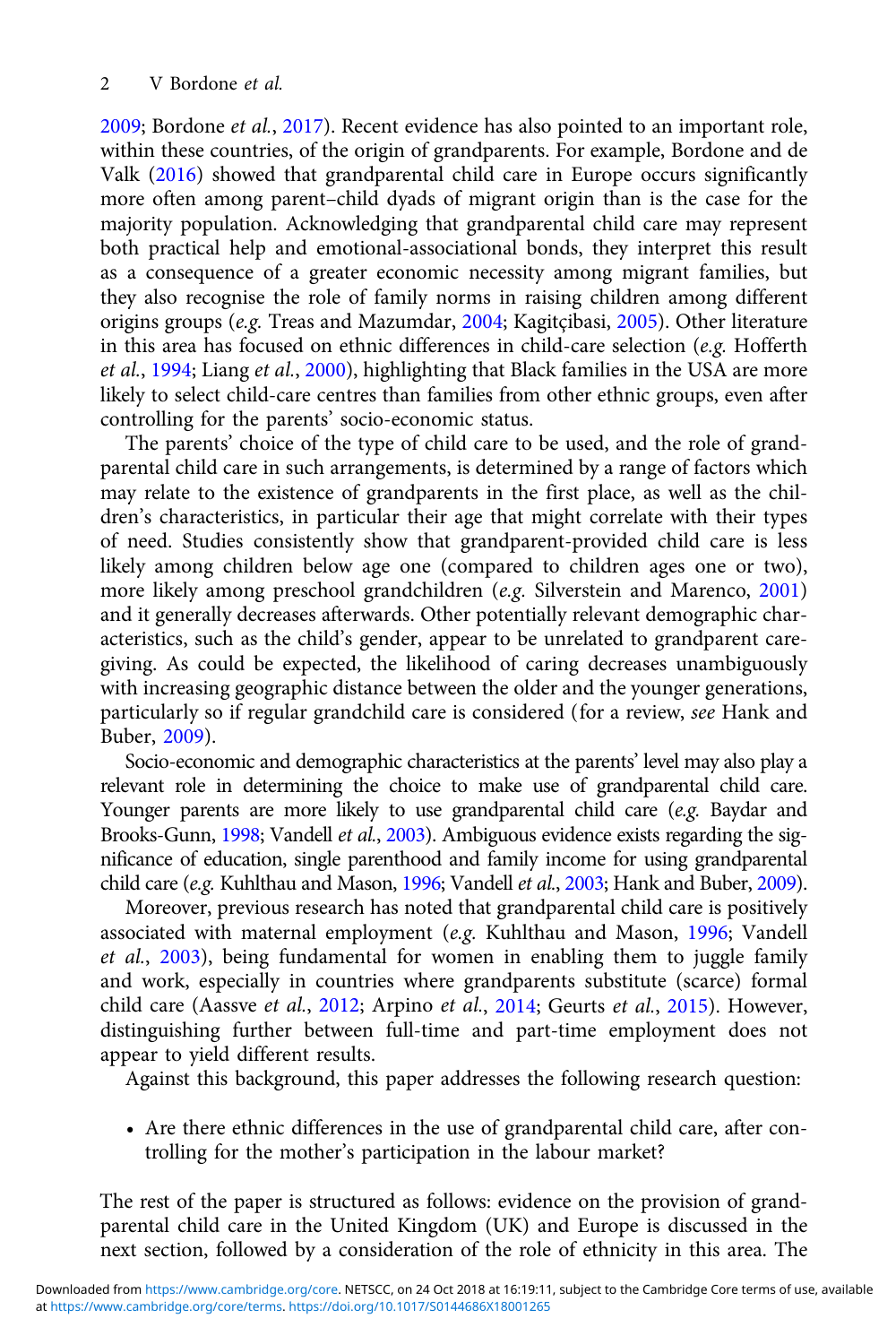subsequent section provides an outline of the data and methodology used in the analysis. This is followed by the presentation of the results, with the final section critically discussing the findings of the paper and their implications for the design of social policies aimed at supporting parents and grandparents alike.

## The provision of grandparental child care in the UK and Europe

Grandparents often have an important role for their families, satisfying the need for child care (Aassve et al., [2012;](#page-19-0) Arpino et al., [2014](#page-19-0)). In Europe, about 58 per cent of grandmothers and 50 per cent of grandfathers provide care to their grandchildren (for a review, see Glaser et al., [2010](#page-20-0)). Seen from the perspective of the middle generation, this means that only between 20 and 30 per cent of parents do not turn at all to grandparents to care for their own children (Bordone et al., [2017](#page-19-0)). Yet, despite this general common trend across Europe, countries differ in the extent to which grandparents care for their grandchildren. While the highest rate of grandparental engagement in Europe is found in Northern countries (Hank and Buber, [2009\)](#page-20-0), care-giving grandparents in Mediterranean countries look after their grandchildren more frequently, often on a daily basis (Hagestad, [2006](#page-20-0)). In the UK, similarly to other Western European countries, grandparents generally play a complementary role to market (or public, e.g. in Germany and the Netherlands) services, showing middle levels in both intensive and occasional child care. In particular, 17 per cent of British grandparents with a grandchild under 16 provide intensive levels of child care of at least ten hours a week and around one in 30 provides full-time care to a grandchild (Wellard, [2011](#page-21-0)).

This heterogeneity in the role of grandparents as providers of child care may relate to the policy context as well as to the institutional aspects of female labour force participation (Bordone et al., [2017\)](#page-19-0). In the UK, public support for families is varied but less universal than in Nordic countries, and child care coverage is often provided by the market. Moreover, one in four English grandparents aged 50 and over are in paid work, compared with an average of just one in seven across Europe. Only Denmark and Sweden have a higher percentage of working grand-parents (Glaser et al., [2010](#page-20-0)). As noted by Arpino et al. [\(2014\)](#page-19-0), grandparental child care may depend on the grandparents' willingness and ability to look after their grandchildren, but also on the parents' preferences regarding the extent to which they wish to 'externalise' child care, i.e. arrange for child care to be provided outside the household and family context. In contexts with strong family ties and low employment rates, especially among women, a higher preference for the most internalised type of child care (i.e. women taking care of the children themselves) is observed. Women who participate in the labour market may either choose the next more internal child-care type, which may be grandparental child care, or the most external type of (formal) child care, which may be provided by the public or private sector. Although 'social conventions' of grandparenthood nowadays play a rather marginal role in the arrangements of grandparental child care in comparison with 'opportunity' and 'need structures' in terms of, for example, young mothers' employment (Silverstein et al., [2003\)](#page-20-0), these preferences may also depend on cultural aspects linked to the cultural context and possibly ethnicity.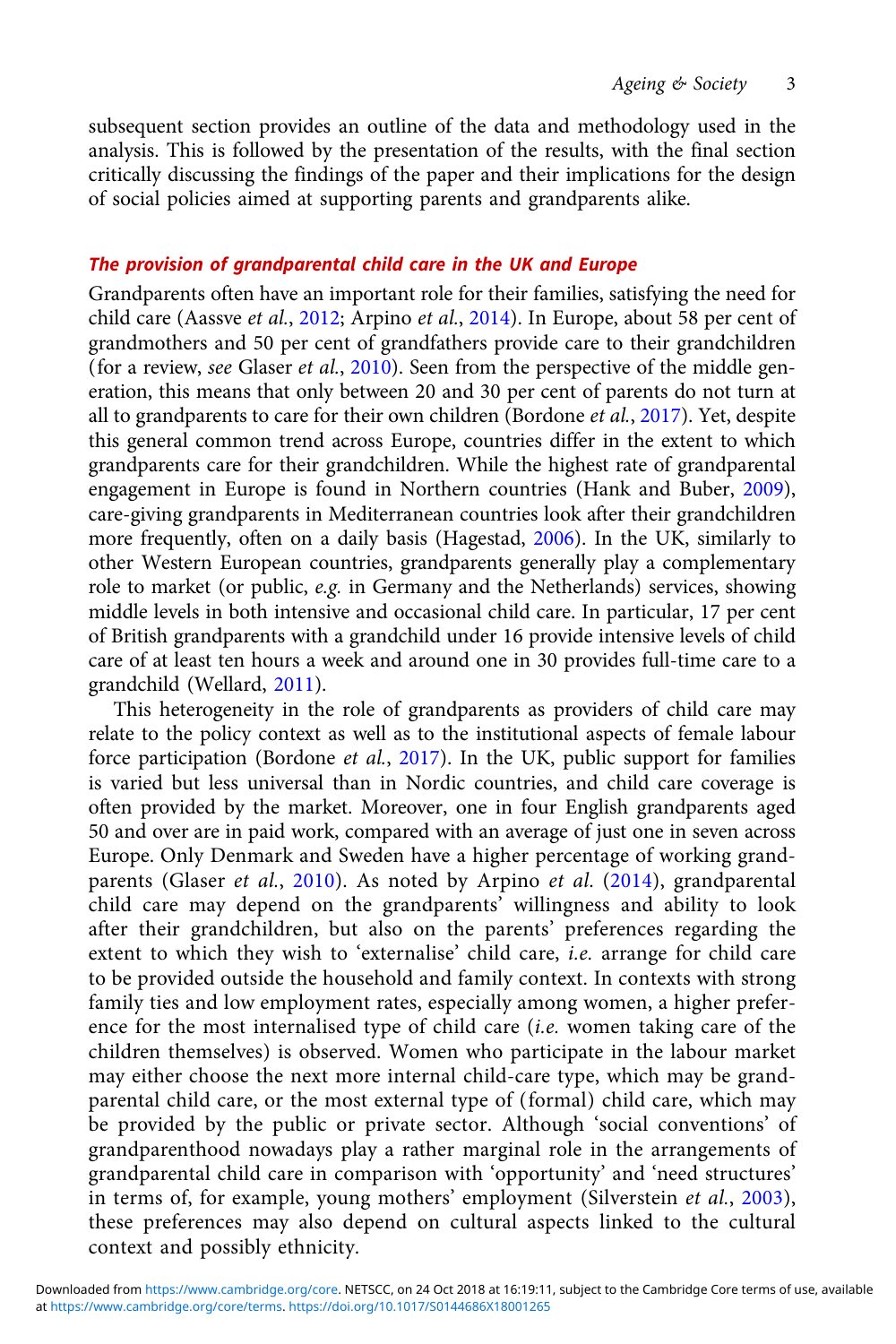# The role of ethnicity in grandparental child-care provision

The use of ethnicity as a distinguishing characteristic of individuals requires careful consideration. Wimmer [\(2008\)](#page-21-0) defines an ethnic group as a group sharing common characteristics, such as religious affiliation, language and cultural norms, all of which distinguish a specific group from others, thereby denoting difference. Ethnicity is also related to other complex concepts which are largely selfdetermined, such as one's race, nationality, migration history and heritage, as well as to the more formal concept of citizenship (Agarin, [2014](#page-19-0); Maas, [2016](#page-20-0); Piętka-Nykaza and McGhee, [2016\)](#page-20-0). As such, ethnicity may be conceptualised as one part of an individual's identity – an approach favoured by psychologists; or as part of the broader social stratification through attaching particular outcomes to groups with particular characteristics – an approach which tends to be used by other researchers and by policy makers (Burton et al., [2008\)](#page-20-0). Yet ethnicity, as Craig et al. [\(2012](#page-20-0): 23) note, is not a characteristic that people 'have', rather it refers to 'dynamic processes of self-identity and differentiation involving the negotiation of boundaries of inclusion and exclusion between groups [and] [t]hese boundaries are fluid and shift according to the context of social interaction and struggles over power and resources over time'. Such a dynamic, inclusive definition of ethnicity facilitates a broader understanding of how individuals' minority ethnic status might be related to their choices about child care, and how such choices might potentially set them apart from the majority population.

The use of ethnicity to distinguish groups of individuals who are different on one or more characteristics from the majority population is particularly important for the study of child-care arrangements made by working-age individuals. This is because ethnicity is directly related to the accumulation of experiences and resources for individuals across their lifecourse (Phillipson, [2015](#page-20-0)). In the case of minority ethnic populations, such an accumulation has, more often than not, pointed at a cultural, financial and social disadvantage, although critical differences exist both between the two genders and between individuals from different cohorts (e.g. Vlachantoni et al., [2017](#page-21-0)). One's ethnic background can help to unravel complex patterns and behaviours which can affect financial resources and outcomes across the lifecourse and in later life (e.g. Evandrou, [2000;](#page-20-0) Baldassar, [2007](#page-19-0)).

Academic literature has highlighted ethnic differences in terms of employment behaviour, economic resources, as well as patterns of informal care provision towards family members (Evandrou, [2000;](#page-20-0) Smith et al., [2000](#page-20-0); Bécares et al., [2012\)](#page-19-0). In terms of employment, Vlachantoni et al. ([2015](#page-21-0)) showed that 86 per cent of Indian men aged 25–59 are in paid work, compared to 68 per cent of Caribbean men in the same age group. Among women of the same age, 30 per cent of Pakistani and Bangladeshi women compared to 74 per cent of White British women are in work. Once they are in work, individuals from most minority ethnic groups are more likely to be self-employed and to work part-time, which combine to result in lower earnings than their White counterparts (Pension Policy Institute, [2003](#page-20-0)). Ethnic differentials in paid work, which can directly affect individuals' ability to pay for child care, can interact with particular types of living arrangements and distinct cultural/religious values relating to the provision of care within the family. Evidence from the 2001 UK Census showed that the average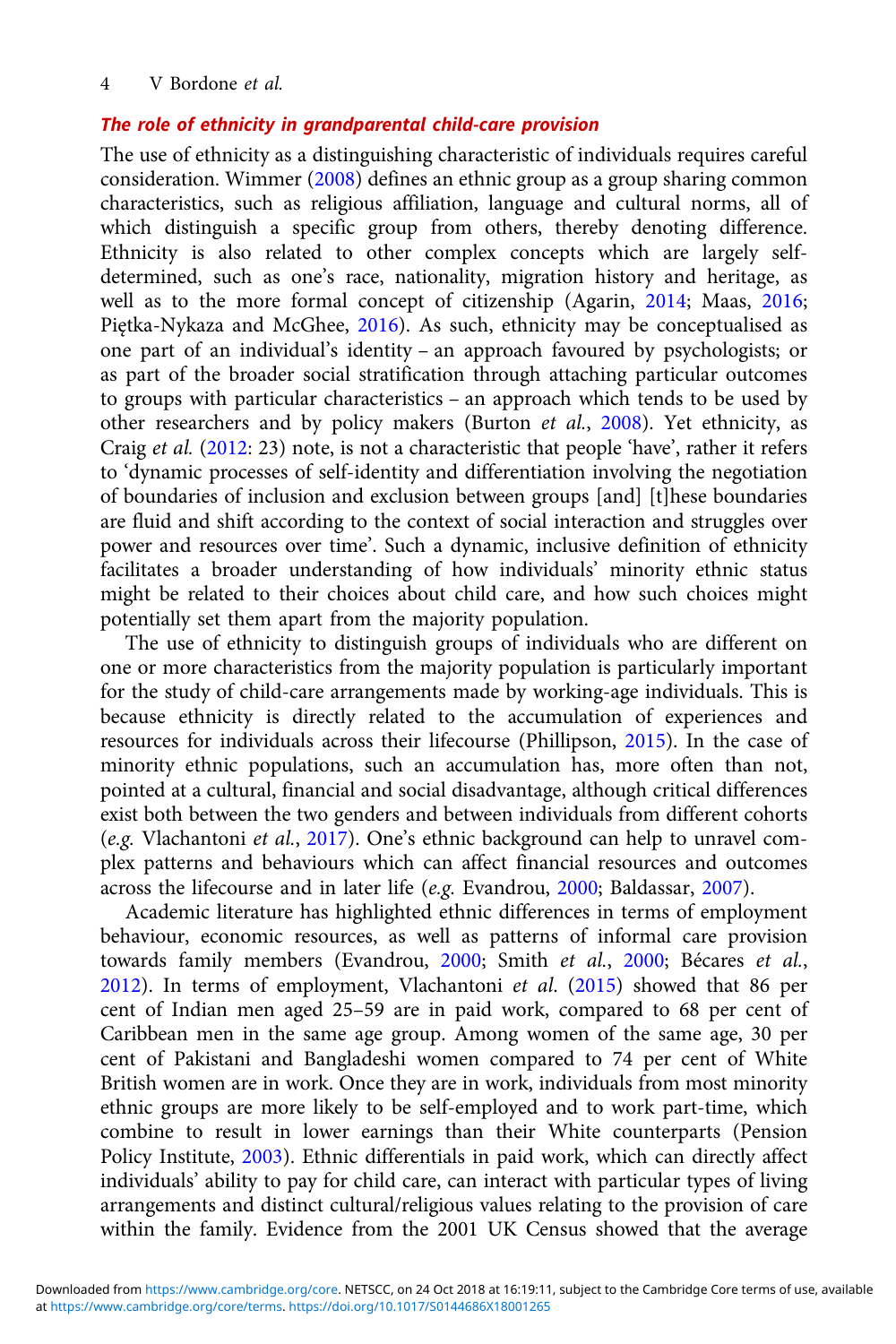<span id="page-4-0"></span>

Figure 1. Conceptual framework.

household size among Bangladeshi families was 4.5 persons, followed by 4.1 among Pakistanis and 3.3 among Indians (Office for National Statistics, [2006](#page-20-0)), while overcrowding was more likely to be experienced in Bangladeshi compared to White British households (44% compared to 6%). At the same time, literature shows that individuals from ethnic minorities are more likely to engage in informal care of family members than individuals from the White British community (Willis et al., [2013\)](#page-21-0), while the role of grandparents is particularly important within transnational families spread across geographical boundaries (Lie, [2010](#page-20-0)).

Drawing on the previous literature, our study explores similarities and differences in the use of child care and, among those parent–child dyads using child care, in their use of grandparental child care (either in addition to other types of child care or on its own).

Figure 1 outlines the conceptual framework of the research and proposes that an individual's use of child care, which acts as a prerequisite for using grandparental child care, may be determined by ethnicity. Other than on this factor, (grandparental) child care may derive from a range of socio-demographic characteristics of the parents, such as education, marital status, income and activity status of the mother, as well as from characteristics of the child, including their age and number of siblings. An individual's use of grandparental child care may be additionally determined by the availability of grandparents, in terms of their geographical distance. The variables used in this paper are explained in the next section in greater detail. Drawing on previous literature on cross-country differences in intergenerational contact being shaped by social norms  $(e.g.$  Bordone,  $2012$ ), we acknowledge that the effect of ethnicity may be mediated through unobservable variables, e.g. 'culture' (norms, preferences and trust) which, however, we cannot measure.

# Data and methods

The paper uses data from Understanding Society, which is a nationally representative survey of more than 100,000 members of more than 40,000 households in the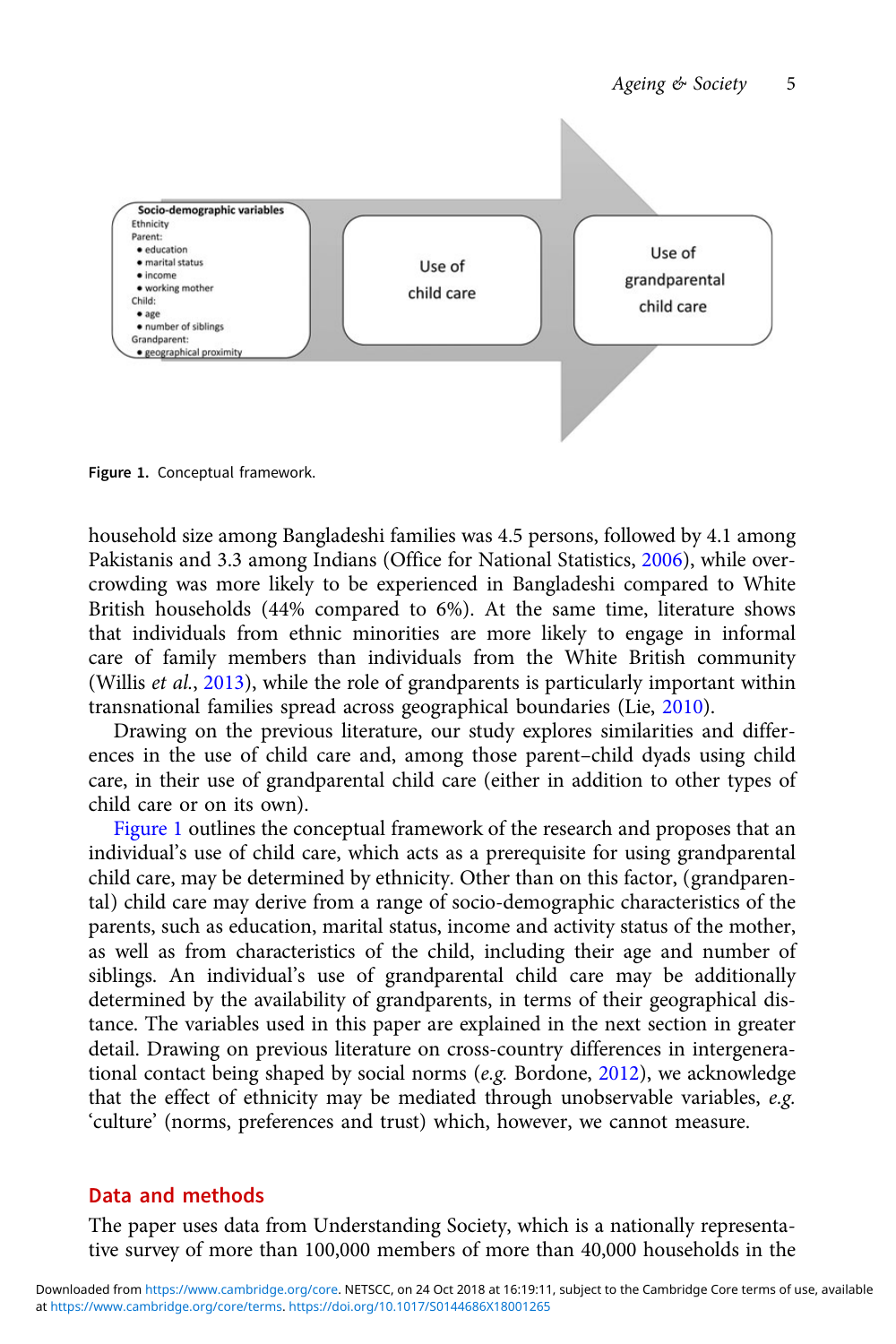UK (University of Essex et al., [2014](#page-21-0); see also [https://www.understandingsociety.ac.](https://www.understandingsociety.ac.uk/) [uk/\)](https://www.understandingsociety.ac.uk/). The sample of Understanding Society used here includes the General Population (GP) and an Ethnic Minority Boost sample (EMB). The addresses of the sample were randomly selected from the Postcode Address File in Great Britain and the Land and Property Services Agency list of domestic properties in Northern Ireland. In each household, all individuals aged ten years and over were eligible for interview. Computer Aided Personal Interview was used to administer the household and individual adult questionnaires. The response rates for the GP and EMB were 82 and 73 per cent, respectively (Boreham et al., [2012\)](#page-20-0). The analysis in this paper includes respondents from Waves 1–5 (2009– 2015), with available information about the use of child care. In this survey, child care is defined as care for the child carried out by anyone other than the parent and/or their partner. The survey asks parents about the usual arrangements for looking after their children during school term-time. While for younger children this would usually correspond to the care arrangements in school holidays, for school-age children this question captures more regularly used forms of care, both formal or informal. For each child, we use the information on the three most used types of care.

In line with our conceptual framework ([Figure 1\)](#page-4-0), we first focus on whether or not the respondent uses child care for their children. The analytical sample for the use of child care includes 68,888 parent–child dyads, where parents are aged between 18 and 60 years old were interviewed at least once over the five waves, and are responsible for at least one child below 15 years old (i.e. they are 'at risk' of using child care). The threshold of 15 is defined in the data, as there is a specific question about being responsible for children aged 15 or less, and is comparable with existing research in this area (see Bordone et al., [2017\)](#page-19-0). Among the total number of dyads, 12,492 dyads came from the five ethnic groups purposely recruited through the EMB of the survey (Indian, Pakistani, Bangladeshi, Caribbean and African). In the second step of the analysis, where the use of grandparental child care was explored, only those dyads who make use of (any) child care and have provided information on such care, were included, totalling 25,145 dyads. An overview of the various types of child care used by dyads using child care is shown in [Table 1](#page-6-0). Since the same parent may be considered in more than one parent–child dyad and the same parent–child dyad may be included more than once in the sample (if interviewed in more than one wave), clustered standard errors were used (Cameron and Trivedi, [2010\)](#page-20-0). In a robustness check, the same models were run considering each parent–child dyad only at their first interview  $(N = 23,184)$ for the analysis of (any) child care use;  $N = 7,891$  for the analyses of grandparental child care on the sub-sample using child care; results available on request from the corresponding author). As the results were very similar to those presented in the paper, we decided to keep the largest sample in order to increase the explanatory power of the analysis.

A set of logistic regressions was used in order to examine the factors associated with the use of any child care, and specifically grandparental child care, among the separate Black and Minority Ethnic (BME) groups. The binary dependent variables included the following: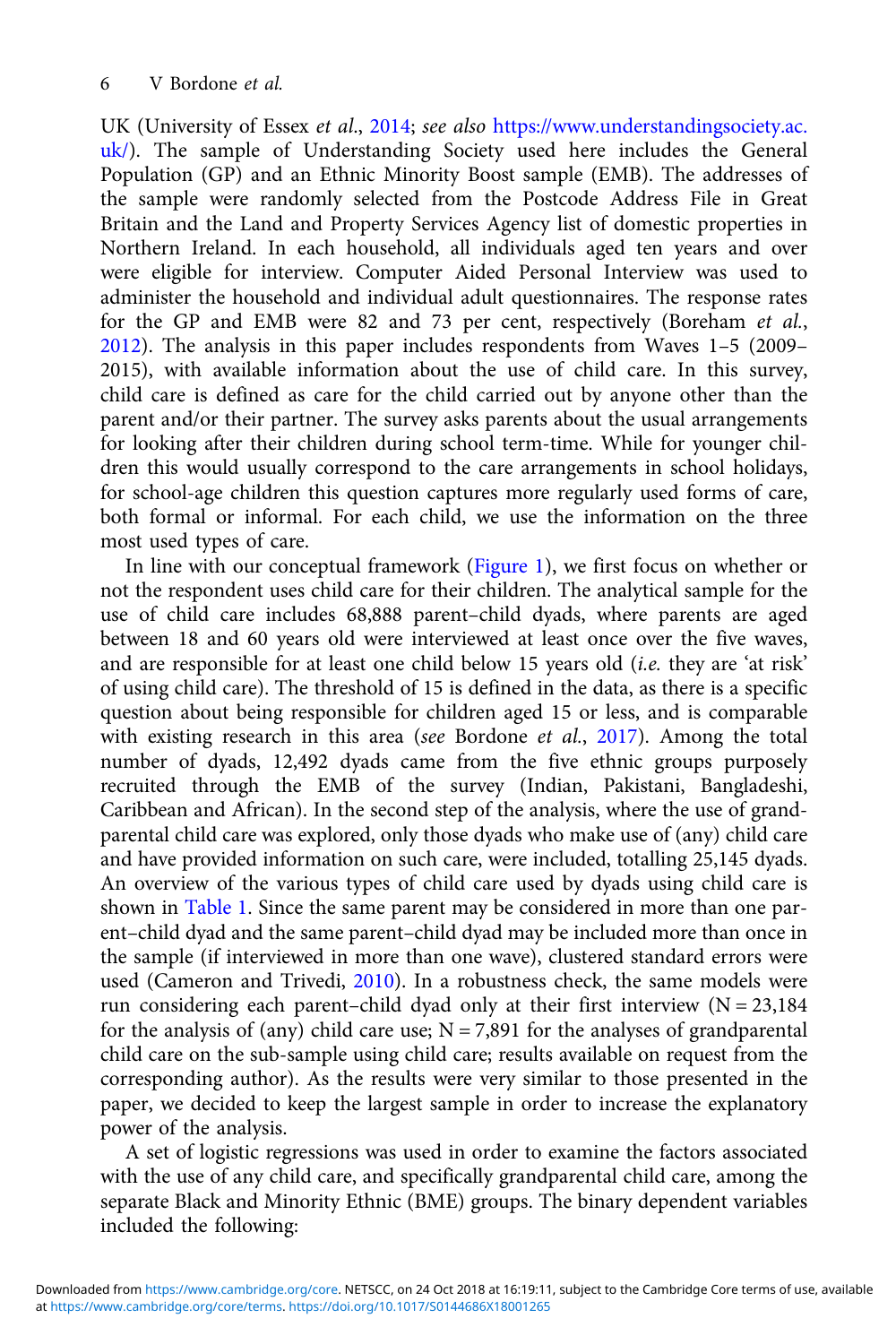#### <span id="page-6-0"></span>Table 1. Descriptive statistics on the use of different types of child care, by ethnicity

|                                   | White<br><b>British</b> | Other<br>White | Indian       | Pakistani    | Bangladeshi  | Caribbean | African | Other | Missing |
|-----------------------------------|-------------------------|----------------|--------------|--------------|--------------|-----------|---------|-------|---------|
|                                   |                         |                |              |              | Percentages  |           |         |       |         |
| Grandparental child care          | 41.5                    | 23.1           | 27.0         | 28.1         | 23.6         | 18.46     | 7.7     | 24.7  | 46.6    |
| Nursery school/class              | 10.6                    | 13.5           | 12.5         | 11.3         | 9.7          | 9.0       | 13.6    | 14.6  | 11.8    |
| Special day school                | 0.5                     | 0.7            | 0.3          | 0.5          | 0.7          | 0.7       | 0.6     | 0.5   | 0.4     |
| Day nursery/crèche                | 6.8                     | 10.3           | 7.6          | 6.2          | 7.6          | 3.7       | 5.3     | 7.0   | 11.4    |
| Playground/pre-school             | 3.8                     | 4.6            | 1.9          | 4.4          | 4.9          | 2.0       | 2.1     | 2.8   | 3.8     |
| Childminder                       | 10.7                    | 7.9            | 6.9          | 5.8          | 0.7          | 13.0      | 17.6    | 9.2   | 11.6    |
| Nanny/au pair                     | 1.8                     | 6.1            | 3.0          | $\pmb{0}$    | 2.8          | 1.8       | 2.8     | 8.4   | 1.2     |
| Baby-sitter at home               | 2.4                     | 7.1            | 0.7          | 1.8          | $\mathbf{0}$ | 2.2       | 3.4     | 1.7   | 2.1     |
| Breakfast club on school site     | 11.4                    | 7.7            | 10.8         | 4.4          | 6.3          | 19.6      | 13.0    | 12.0  | 9.4     |
| Breakfast club not on school site | 4.4                     | 4.5            | 5.9          | 3.7          | 4.2          | 9.3       | 8.8     | 6.5   | 3.7     |
| Holiday club                      | 1.1                     | 1.0            | 1.4          | $\mathbf{0}$ | $\mathbf{0}$ | 2.9       | 1.9     | 1.6   | 0.7     |
| Ex-partner                        | 3.7                     | 1.6            | 0.5          | 1.8          | 2.8          | 4.6       | 2.5     | 4.4   | 2.8     |
| Older siblings                    | 2.3                     | 5.3            | 0.8          | 0.9          | 3.5          | 5.1       | 1.8     | 1.0   | 1.8     |
| Other relative                    | 6.2                     | 3.5            | 6.4          | 17.2         | 19.4         | 8.4       | 11.9    | 4.4   | 7.6     |
| Friend/neighbour                  | 5.9                     | 9.4            | 7.4          | 5.3          | 4.9          | 6.6       | 13.0    | 7.1   | 6.0     |
| Other nursery                     | 0.2                     | 0.3            | $\mathbf{0}$ | 0.5          | $\mathbf 0$  | 1.8       | 1.0     | 0.3   | 0.1     |
| Other child-care provider         | 0.5                     | 0.3            | 0.7          | 3.0          | 2.8          | 1.3       | 1.0     | 0.8   | 0.5     |
| $\mathsf{N}$                      | 14,636                  | 998            | 593          | 435          | 144          | 547       | 831     | 1,149 | 5,822   |

Source: Authors' analysis of Understanding Society (USOC) Waves <sup>1</sup>–<sup>5</sup> (2009–2015).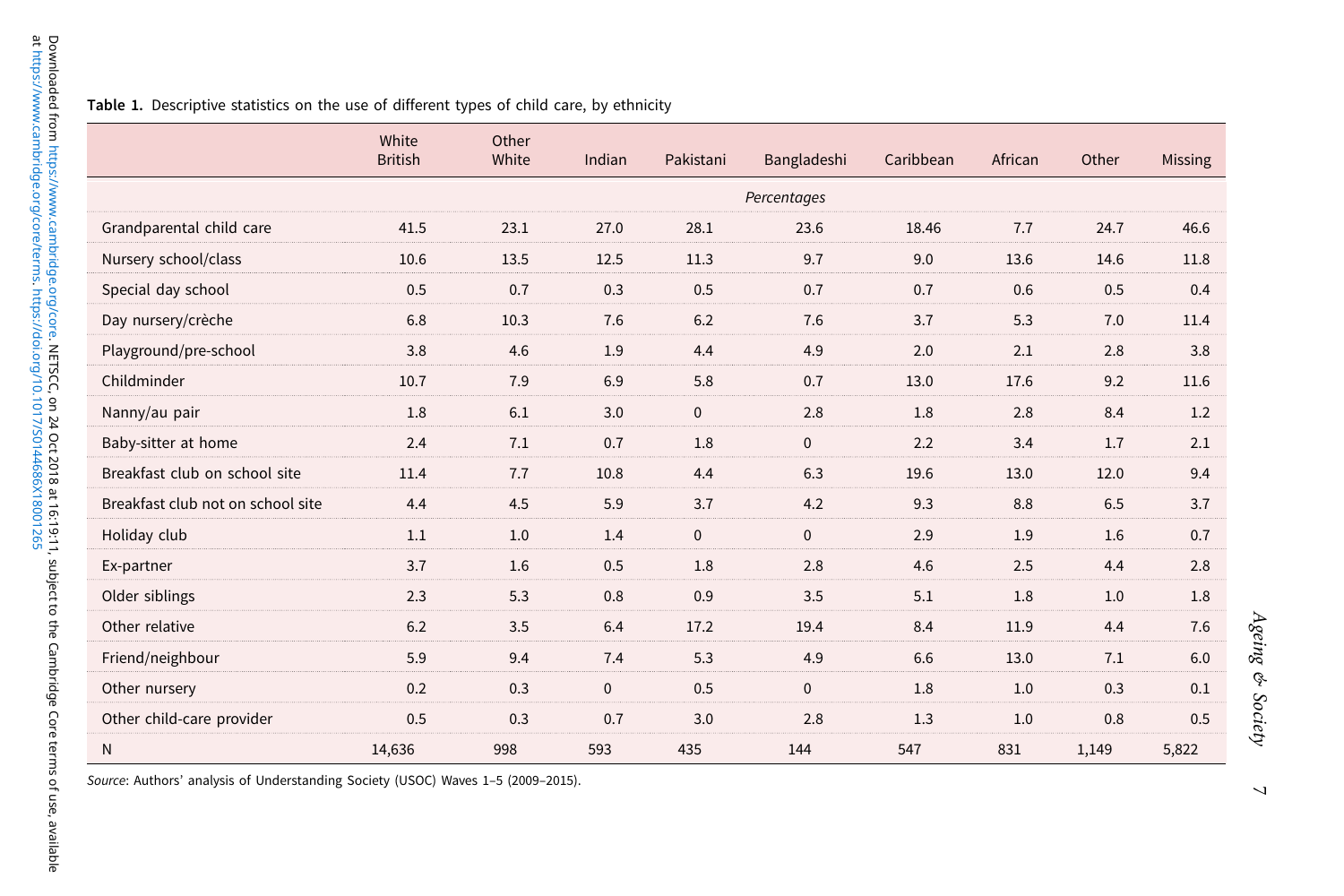- (1) Whether child care (as defined above) is used for the child in the dyad.
- (2) Whether, among dyads using child care, grandparental child care is used (along with other types of child care).
- (3) Whether, among dyads using child care, grandparental child care is used as the only form of child care.

The key explanatory variable is ethnicity which, in its derived form, includes the following categories: White British (reference category); Other White; Indian; Pakistani; Bangladeshi; Caribbean; African; Other. An additional category of 'Missing' was included, accounting for cases where no information about ethnicity is available, but for which we know whether (grandparental) child care was used. A number of control variables is included in the analyses, following previous evidence (in particular, Hank and Buber, [2009](#page-20-0); Arpino and Bordone, [2014](#page-19-0); Bordone et al., [2017](#page-19-0)). At the parents' level, the following controls were included, as they have been shown to be influential in past research in this area: education  $(= 1 \text{ if } A$ -level, Higher or degree;  $= 0$  otherwise) (Burton *et al.*, [2008;](#page-20-0) Arpino and Bordone, [2014](#page-19-0)); household income (three dummies consider the income tertiles) (Berthoud, [1998\)](#page-19-0); and living arrangements, distinguishing between living alone and living with a partner (Evandrou, [2000\)](#page-20-0). Taking into account the literature emphasising the importance of the mother's economic activity status in the choices regarding child care (Aassve et al., [2012;](#page-19-0) Arpino et al., [2014](#page-19-0); Bordone et al., [2017\)](#page-19-0), the analysis also accounted for whether the mother of the child is working  $(= 1 \text{ if})$ employed or self-employed; = 0 otherwise). Previous research has shown that the demand for child care is directly affected by the child's age and whether they have siblings (Bordone *et al.*, [2017](#page-19-0)), and as such, the analysis controls for the child's age (continuous variable) and the number of siblings (none (reference category); one; two or more).

When focusing specifically on the use of grandparental child care, an indicator of the geographical proximity of the adult in the dyad to the parents/parents-in-law (i.e. the grandparents of the child in the dyad) has been taken into account, which has been shown to be critical in existing work (e.g. Hank and Buber, [2009\)](#page-20-0). This indicator distinguishes between having at least one parent/parent-in-law in the household; living within half an hour from the nearest parent/parent-in-law (reference category); having the nearest parent/parent-in-law living between 30 minutes and one hour away; between one and two hours away; or more than two hours away. Information on the geographical distance to the parent(s)/parent(s)-in-law is only available in Waves 1, 3 and 5, where the 'family networks' module is included in the survey. In order not to lose observations, where possible, we used the information at the previous wave for the waves with missing values. Additionally, we created the category of 'no grandparents/missing' where there is no information about the geographical distance either because no grandparent is alive for that child or because information concerning the proximity is missing. Additional analyses excluding Waves 2 and 4, where proximity information was not available, provided very similar results on the variables of interest, and therefore, we decided to proceed with the analysis on the largest possible sample (results available on request from the corresponding author).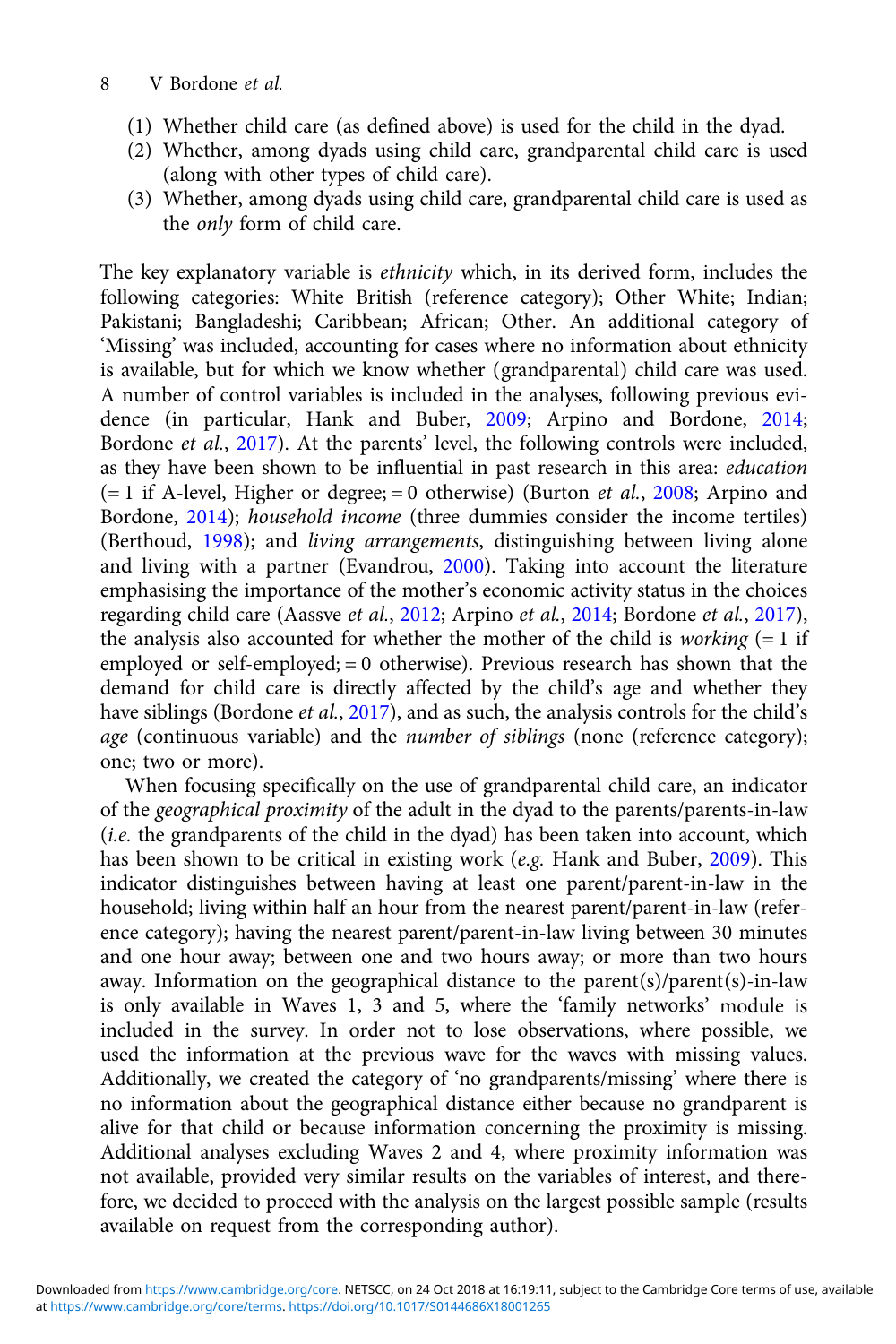A number of variables were also included in preliminary analysis, but did not improve the models and were excluded from the final analysis. The results are shown as robustness checks. Firstly, the *migration background* of the respondent was considered, describing them as belonging to a second generation if they were born in the UK, but their parents were not; as a short-term migrant if they were not born in the UK and moved to the UK less than 14 years before than the interview; as a long-term migrant if they were not born in the UK and moved to the UK at least 14 years before than the interview; and as native (reference category) if both the respondent and their parents were born in the UK. The threshold of 14 years was chosen as it corresponds to the median number of years that migrants in the sample had spent in the UK (50th percentile). Secondly, the ethnicity of both partners (i.e. the respondent and their partner) was considered by including a variable which has value 0 if living alone; 1 if living with a White British partner; 2 if the partner is not White British; 3 if no information is available about the partner's ethnicity. Thirdly, the analysis considered whether at least one parent has long-standing illness or impairment (1 if yes; 0 if not). Finally, preliminary analyses also controlled for whether at least one grandchild's sibling is cared for by grandparents, but this variable was shown to be highly correlated with grandparental child care in the dyad and was subsequently excluded from the analysis.

## Results

#### Descriptive analyses

About 37.5 per cent of parents in the sample use (any type of) child care, ranging from about 42 per cent of White British and Caribbean respondents to 6 per cent among Bangladeshi respondents [\(Table 2,](#page-9-0) upper panel). Among respondents using child care [\(Table 2](#page-9-0), lower panel), 14.4 per cent use grandparental child care and 8.1 per cent use only grandparental child care for their children. While 41.5 per cent of White British respondents use grandparental child care, less than 8 per cent of African respondents do so.

Exploring ethnic differences in greater detail, the analysis shows that Indian, Pakistani, Bangladeshi and African individuals are less likely to use child care than White British individuals (e.g. 25% of Indian parents use any child care compared to 41% of White British parents). Among those from BME communities using (any type of) child care, the likelihood of using grandparental child care is also lower than among White British individuals (e.g. 28% among Bangladeshi parents compared to 42% of White British parents). Caribbean persons are more likely to use child care than persons from other ethnic groups, however, once they use child care, such care is less likely to be grandparental child care than for most of the other ethnic groups (with the exception of Africans). Individuals of Other White origin do not differ much from White British individuals in their probability of using child care (37% versus 41%), nevertheless among those who use child care, grandparental child care is less likely to be used among Other White persons than among White British persons (23% versus 42%).

The reasons behind these differences may be complex, including demographic and socio-economic factors which may affect the availability of grandparents to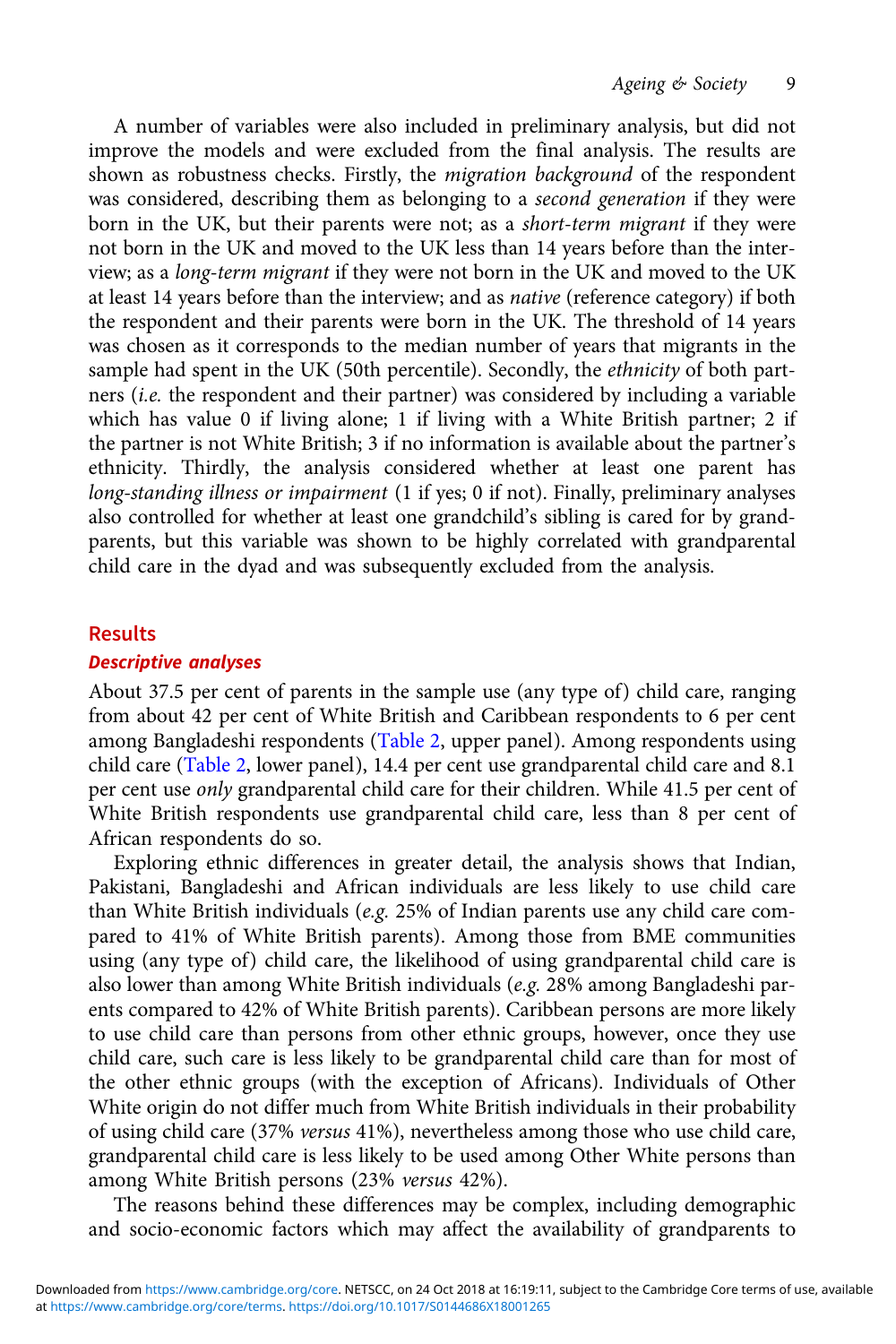<span id="page-9-0"></span> $\overline{5}$ Table 2. Descriptive statistics of the dependent and independent variables included in the analyses, by ethnicity, on the whole sample and considering only the sub-sample using child care

|                               | White British | Other White | Indian | Pakistani | Bangladeshi | Caribbean | African | Other | Missing |
|-------------------------------|---------------|-------------|--------|-----------|-------------|-----------|---------|-------|---------|
|                               |               |             |        |           | Percentages |           |         |       |         |
| Whole sample:                 |               |             |        |           |             |           |         |       |         |
| Use child care                | 41.4          | 37.2        | 25.4   | 12.9      | 6.4         | 42.2      | 30.1    | 32.5  | 43.6    |
| Working mother                | 63.7          | 59.9        | 60.9   | 19.2      | 17.3        | 58.8      | 46.3    | 48.8  | 66.6    |
| Living with partner           | 61.7          | 73.1        | 90.2   | 91.4      | 90.7        | 40.4      | 55.5    | 66.6  | 82.8    |
| High education                | 21.0          | 17.1        | 6.6    | 6.8       | 3.1         | 38.6      | 28.4    | 21.0  | 19.0    |
| Child age (mean)              | 7.7           | 7.0         | 7.4    | 7.4       | 7.6         | 8.1       | 7.2     | 7.0   | 6.5     |
| Number of siblings:           |               |             |        |           |             |           |         |       |         |
| $\mathbf 0$                   | 28.0          | 25.3        | 23.4   | 13.1      | 14.9        | 34.7      | 17.2    | 28.89 | 36.0    |
| $\mathbf{1}$                  | 45.6          | 47.9        | 51.1   | 34.2      | 32.9        | 41.5      | 34.62   | 46.1  | 40.7    |
| $2+$                          | 26.4          | 26.8        | 25.6   | 52.8      | 52.2        | 23.8      | 48.2    | 25.1  | 23.3    |
| Household income:             |               |             |        |           |             |           |         |       |         |
| Low (1st tertile)             | 31.6          | 39.4        | 27.4   | 45.4      | 44.7        | 46.1      | 46.9    | 40.4  | 28.4    |
| Medium (2nd tertile)          | 33.6          | 32.2        | 36.6   | 36.4      | 36.7        | 29.8      | 31.5    | 30.6  | 32.7    |
| High (3rd tertile)            | 34.9          | 38.4        | 36.1   | 18.2      | 18.6        | 24.1      | 21.6    | 29.0  | 38.9    |
| $\mathsf{N}$                  | 36,345        | 2,725       | 2,394  | 3,526     | 2,344       | 1,351     | 2,877   | 3,655 | 13,671  |
| $\frac{0}{0}$                 | 52.8          | 4.0         | 3.5    | 5.1       | 3.4         | 2.0       | 4.2     | 5.3   | 19.9    |
| Among those using child care: |               |             |        |           |             |           |         |       |         |
| Also grandparental child care | 41.5          | 23.1        | 27.0   | 28.1      | 23.6        | 18.5      | 7.7     | 24.7  | 46.6    |
| Only grandparental child care | 23.5          | 14.5        | 19.7   | 18.2      | 13.2        | 8.8       | 4.6     | 15.8  | 25.3    |

 $\overline{\phantom{0}}$ 

10 V Bordone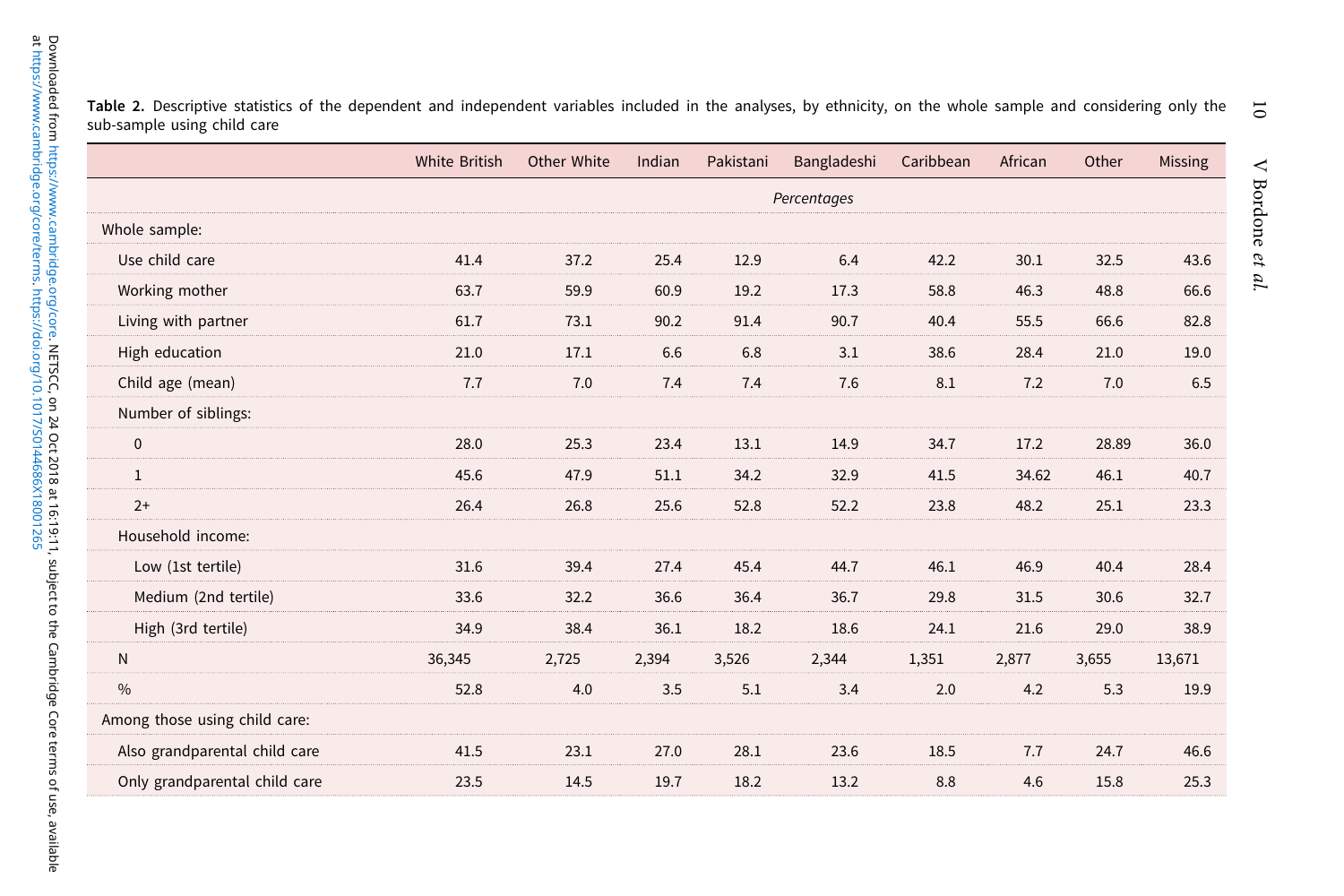| Low (1st tertile)                   | 23.4   | 15.6 | 15.0 | 45.5 | 31.9 | 40.6 | 37.8 | 27.7  | 20.0  |
|-------------------------------------|--------|------|------|------|------|------|------|-------|-------|
| Medium (2nd tertile)                | 32.3   | 34.7 | 28.2 | 31.0 | 36.1 | 33.5 | 30.7 | 31.8  | 31.4  |
| High (3rd tertile)                  | 44.4   | 49.7 | 56.8 | 23.5 | 31.9 | 26.0 | 31.5 | 40.6  | 48.6  |
| Proximity to grandparents:          |        |      |      |      |      |      |      |       |       |
| <30 minutes                         | 72.0   | 41.8 | 46.5 | 62.1 | 33.3 | 49.4 | 14.2 | 36.6  | 53.1  |
| 30 minutes to 1 hour                | 8.4    | 3.4  | 7.9  | 7.1  | 6.9  | 14.4 | 4.5  | 8.7   | 5.3   |
| 1-2 hours                           | 6.54   | 6.1  | 6.2  | 6.0  | 19.4 | 5.5  | 4.2  | 7.1   | 5.3   |
| >2 hours                            | 9.4    | 44.6 | 34.4 | 18.4 | 32.6 | 26.1 | 65.5 | 42.48 | 7.9   |
| No grandparents/missing information | 3.7    | 4.1  | 4.9  | 6.4  | 7.6  | 4.6  | 11.7 | 5.2   | 28.5  |
| ${\sf N}$                           | 14,636 | 988  | 593  | 435  | 144  | 547  | 831  | 1,149 | 5,822 |
| $\frac{0}{0}$                       | 58.2   | 3.9  | 2.4  | 1.7  | 0.6  | 2.2  | 3.3  | 4.6   | 23.2  |

Source: Authors' analysis of Understanding Society (USOC) Waves <sup>1</sup>–<sup>5</sup> (2009–2015).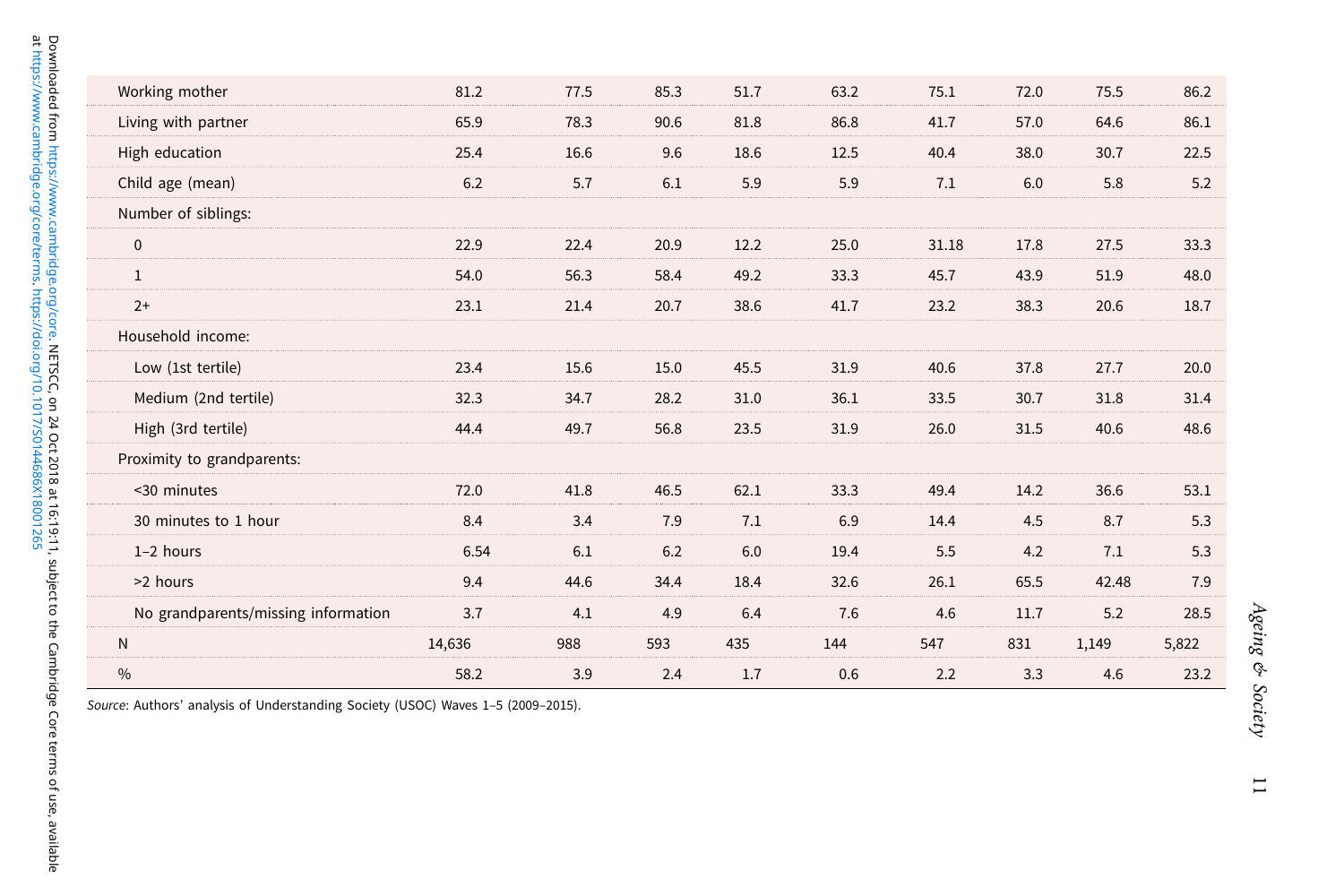provide care in different ethnic groups, and the demand for such care in the first place. For example, [Table 2](#page-9-0) (upper panel) shows that although there are no evident differences in the mean age of the children across the different ethnic group samples, nevertheless 28 per cent of White British children have no siblings, compared to 13 per cent of Pakistani and 15 per cent of Bangladeshi children, indicating different family sizes between the ethnic groups. Large differences also permeate the living arrangements of the parent in the dyad which can directly affect the supply of child care at home, with more than 90 per cent of respondents from the three South Asian groups living with a partner, compared to just over 40 per cent of Caribbean and 56 per cent of African respondents. In terms of socio-economic characteristics, 64 per cent of the children in the White British sub-group compared to 17 per cent of their Bangladeshi counterparts have a working mother, while about 45 per cent of Pakistani, Bangladeshi and Caribbean parent–child dyads live in low-income households compared to about one-third of White British parent–child dyads.

Focusing on dyads using child care [\(Table 2](#page-9-0), lower panel), it can be seen that respondents in such a sub-sample are generally more likely to be living with a partner, with the exception of those from a Pakistani, Bangladeshi and Other ethnic origin. Similarly, the proportion of working mothers is higher across all groups, albeit with persistent ethnic differentials (e.g. more than 80% of White British and Indian mothers are working, compared to 52% of Pakistani and 63% of Bangladeshi mothers), while the proportion of low-income households is lower across all groups except the Pakistani group. Importantly, while 72 per cent of White British parent– child dyads have at least one (grand)parent or (grand)parent-in-law living within 30 minutes, this is the case for only 14 per cent of African respondents. In order to assess the relative importance of a range of characteristics associated with the respondent's use of child care and grandparental child care specifically, the next part of the paper presents results from multivariate analyses.

## Multivariate analyses

The associations found between ethnic groups and the use of child care in the descriptive analysis are confirmed by the logistic models, as shown in [Table 3](#page-12-0). Interestingly, the negative effect on grandparental child care of belonging to an ethnic group different from the White British group remains after controlling for geographical proximity to grandparents. In particular, the findings confirm that Indian, Pakistani, Bangladeshi and African individuals are significantly less likely to use child care than White British individuals (e.g. the odds of using child care among Bangladeshi parents are about 0.2 times the odds among White British parents,  $p < 0.001$ ) [\(Table 3,](#page-12-0) Child care use column). However, once individuals from such groups use child care, their likelihood of using grandparental child care alongside other types of child care is statistically significantly different from that of White British individuals for African, Caribbean and Indian dyads [\(Table 3](#page-12-0), Grandparental child care column). Also in line with the descriptive analysis, [Table 3](#page-12-0) (Only grandparental child care column) shows that, once using child care, Caribbean parents are less likely to use only grandparental child care than White British parents (odds ratio  $(OR) = 0.394$ ,  $p < 0.001$ ).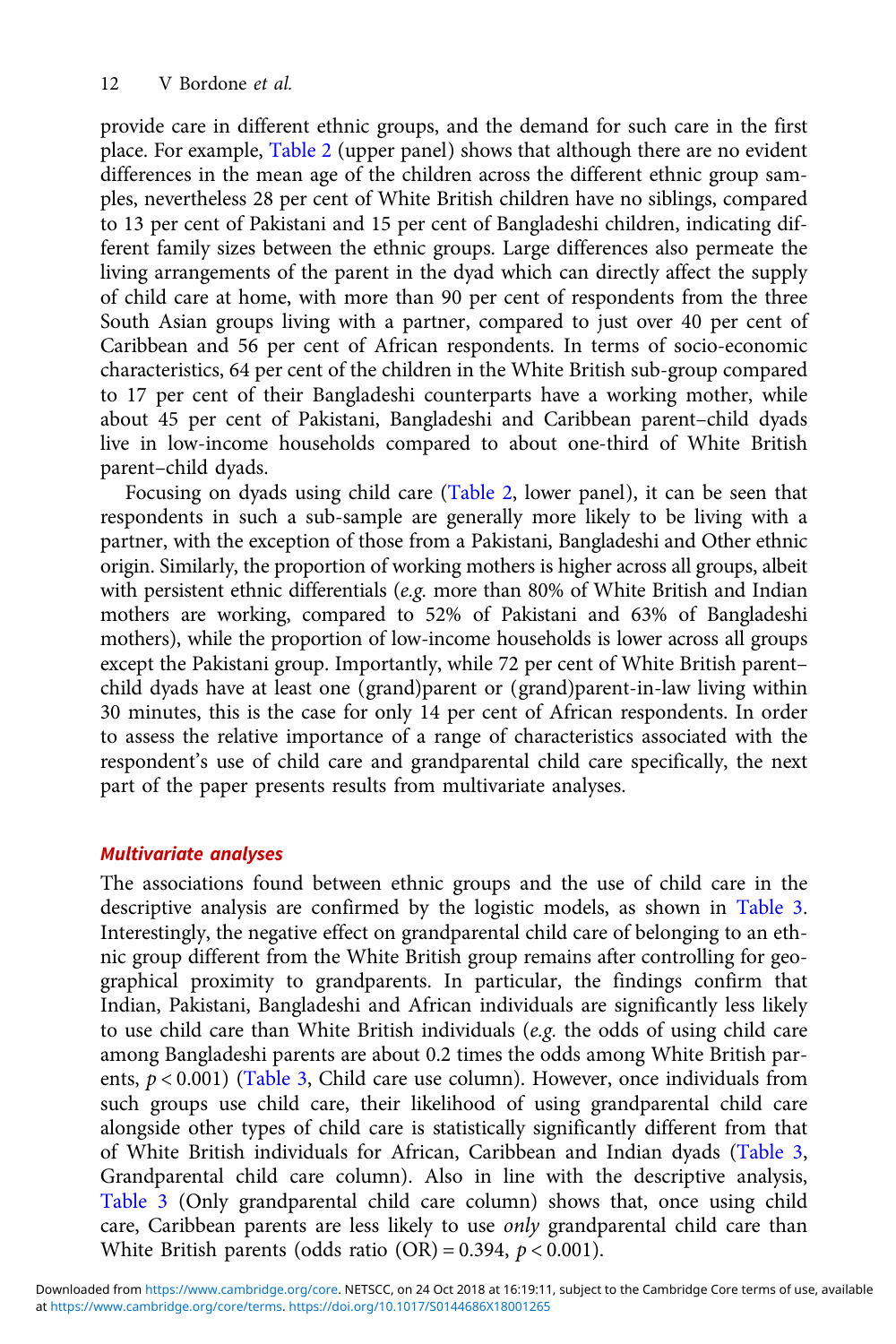<span id="page-12-0"></span>Table 3. Odds ratios of the logistic analyses on using child care; among those using child care, using grandparental child care; and among those using child care, only using grandparental child care

|                                                      | Child care use     | Grandparental<br>child care             | Only grandparental<br>child care |
|------------------------------------------------------|--------------------|-----------------------------------------|----------------------------------|
|                                                      |                    | Odds ratios (clustered standard errors) |                                  |
| Ethnicity (Ref. White<br>British):                   |                    |                                         |                                  |
| Other White                                          | $0.780***$ (0.054) | $0.711**$ (0.083)                       | 0.856(0.116)                     |
| Indian                                               | $0.439***$ (0.034) | $0.774$ † $(0.105)$                     | 1.116(0.168)                     |
| Pakistani                                            | $0.402***$ (0.037) | 0.768(0.138)                            | 0.907(0.187)                     |
| Bangladeshi                                          | $0.192***$ (0.026) | 0.899(0.283)                            | 0.888(0.338)                     |
| Caribbean                                            | $1.207*$ (0.110)   | $0.391***$ (0.057)                      | $0.394***$ (0.080)               |
| African                                              | $0.721***$ (0.053) | $0.338***$ (0.063)                      | $0.409***$ (0.098)               |
| Other                                                | $0.750***$ (0.044) | $0.820$ $(0.085)$                       | 1.085(0.127)                     |
| Missing                                              | $0.904**$ (0.031)  | $1.297***$ (0.064)                      | $1.191**$ (0.066)                |
| Working mother<br>(Ref. Not)                         | $4.923***$ (0.162) | $1.316***$ (0.071)                      | $1.354***$ (0.086)               |
| With partner (Ref. Living<br>alone)                  | $0.907**$ (0.033)  | 0.931(0.050)                            | 0.967(0.060)                     |
| High education (Ref. Low)                            | $1.717***$ (0.064) | $0.911$ † $(0.046)$                     | $0.699***$ (0.041)               |
| Household income<br>(Ref. Low, 1st tertile):         |                    |                                         |                                  |
| Middle (2nd tertile)                                 | $1.198***$ (0.043) | $1.116*(0.060)$                         | 1.099(0.066)                     |
| High (3rd tertile)                                   | $1.938***$ (0.072) | 1.065(0.058)                            | 0.904(0.056)                     |
| Child age                                            | $0.872***$ (0.002) | $1.012**$ (0.004)                       | $1.055***$ (0.005)               |
| Number of siblings<br>(Ref. 0):                      |                    |                                         |                                  |
| $\mathbf{1}$                                         | $1.663***$ (0.044) | $0.743***$ (0.029)                      | 1.020(0.044)                     |
| $2+$                                                 | $1.235***$ (0.047) | $0.465***$ (0.027)                      | $0.802***$ (0.053)               |
| Proximity to<br>grandparents (Ref. < 30<br>minutes): |                    |                                         |                                  |
| 30 minutes to 1 hour                                 |                    | $0.326***$ (0.024)                      | $0.301***$ (0.032)               |
| $1-2$ hours                                          |                    | $0.225***$ (0.021)                      | $0.185***$ (0.026)               |
| >2 hours                                             |                    | $0.116***$ (0.009)                      | $0.156***$ (0.016)               |
| No grandparents/<br>missing                          |                    | $0.480***$ (0.033)                      | $0.617***$ (0.049)               |
| N                                                    | 68,888             | 25,145                                  | 25,145                           |

Notes: All models also include an indicator for the wave of interview. Ref.: reference category. Source: Authors' analysis of Understanding Society (USOC) Waves 1–5 (2009–2015). Significance levels:  $\uparrow p < 0.1$ ,  $\uparrow p < 0.05$ ,  $\uparrow \uparrow p < 0.01$ ,  $\uparrow \uparrow \uparrow p < 0.001$ .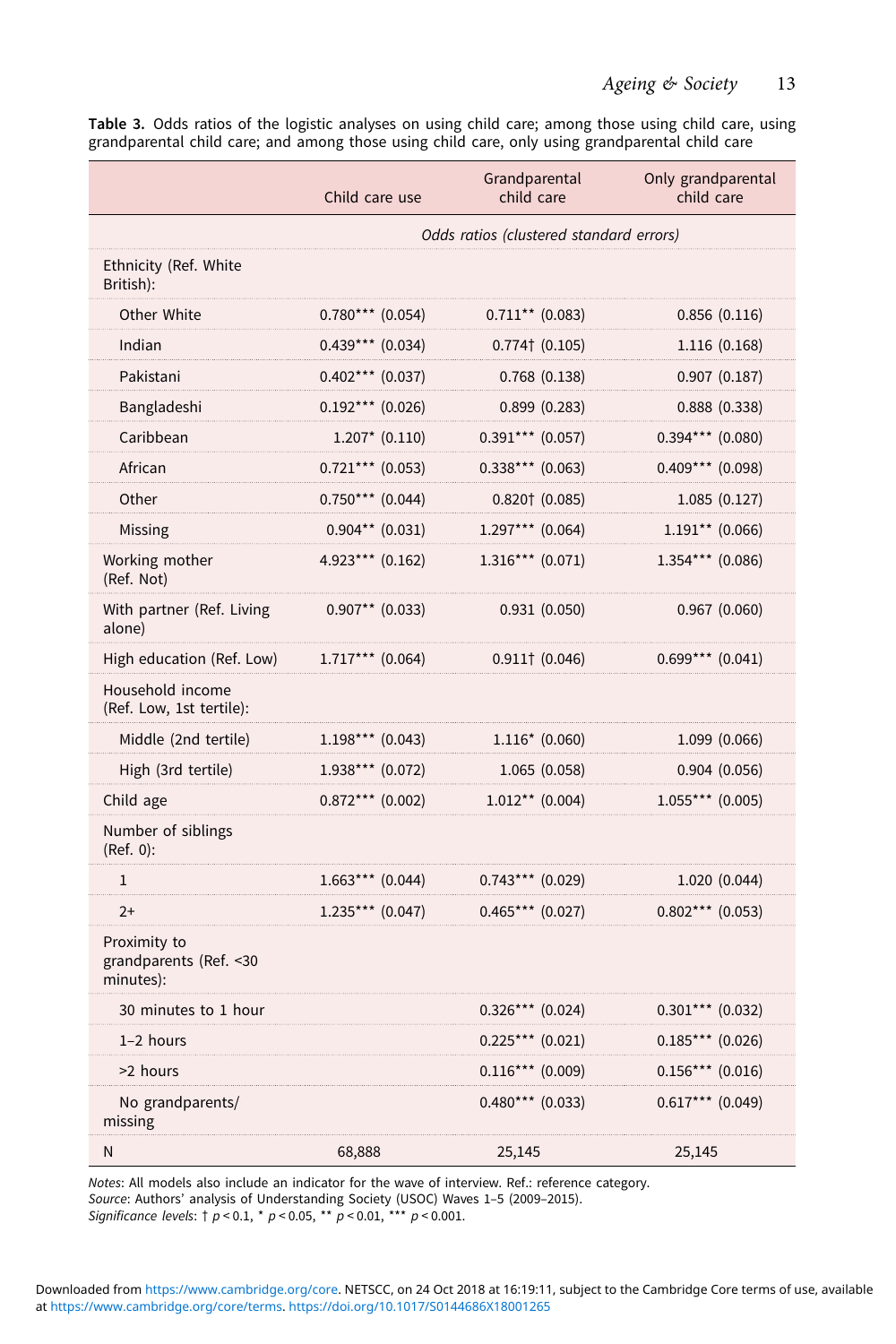The control variables suggest the expected associations with the probability of using child care and specifically grandparental child care. For example, living with one's partner reduces the likelihood of using any child care compared to living alone (OR =  $0.907$ ,  $p < 0.01$ ), although it is not statistically associated with the use of grandparental child care. The higher the child's age, the less likely it is that parents will use any child care, however, among those using child care, there is a positive association between child's age and the use of grandparental child care. Children with siblings are significantly more likely to use (any) child care compared to single children, however, the higher the number of siblings the lower the chance of using grandparental child care (along with other types of child care or on its own). Critically, the likelihood of using grandparental child care (either in combination with other types of child care or on its own) decreases the further away the grandparent lives from the grandchild (e.g. the dyads living between 30 minutes and one hour or between one and two hours away from the nearest grandparent are 68 and 78% less likely, respectively, to use grandparental child care along with other types of child care, compared to those living within 30 minutes of a grandparent,  $p < 0.001$ ).

Two socio-economic factors deserve particular attention. Firstly, the fact that the mother is working is associated with a much higher likelihood of using child care as well as grandparental child care, either as an additional form of child care or as the only one. For instance, in cases where the household includes a working mother, the odds of using grandparental child care alongside other types of child care are 1.31 times the odds among households without a working mother ( $p < 0.001$ ). Secondly, the effect of the parent's education presents an intricate picture. Higher education is associated with a higher likelihood of using child care per se, but is significantly negatively associated with the child being cared for by their grandparents, especially if this is the only form of child care used. Such findings indicate a complex effect of the parents' education, which may be mediated by greater employment opportunities for highly educated individuals, and a greater ability to dedicate financial resources to paid child care.

# Robustness checks

Results from the robustness checks where we controlled for the migration background of the respondent show that, on average, first-generation migrants are less likely to use child care than native British respondents; while we found no difference in the likelihood of using (any) child care between second-generation migrants and native British respondents. Among dyads using child care, native British respondents are significantly more likely to use only grandparental child care than dyads with a migration background ([Table 4](#page-14-0)). We also found that, for migrants, there is an effect of the time spent in the UK: the more time they have spent in the country, the lower the difference from native British respondents. This variable was also interacted with the ethnicity variable in order to understand their combined effect, but due to the small sample size in some sub-groups, several categories were dropped from the model (results not shown).

Other than one's own ethnicity, the ethnic group of one's partner may also be associated with the choice of child care. Indeed, when distinguishing between living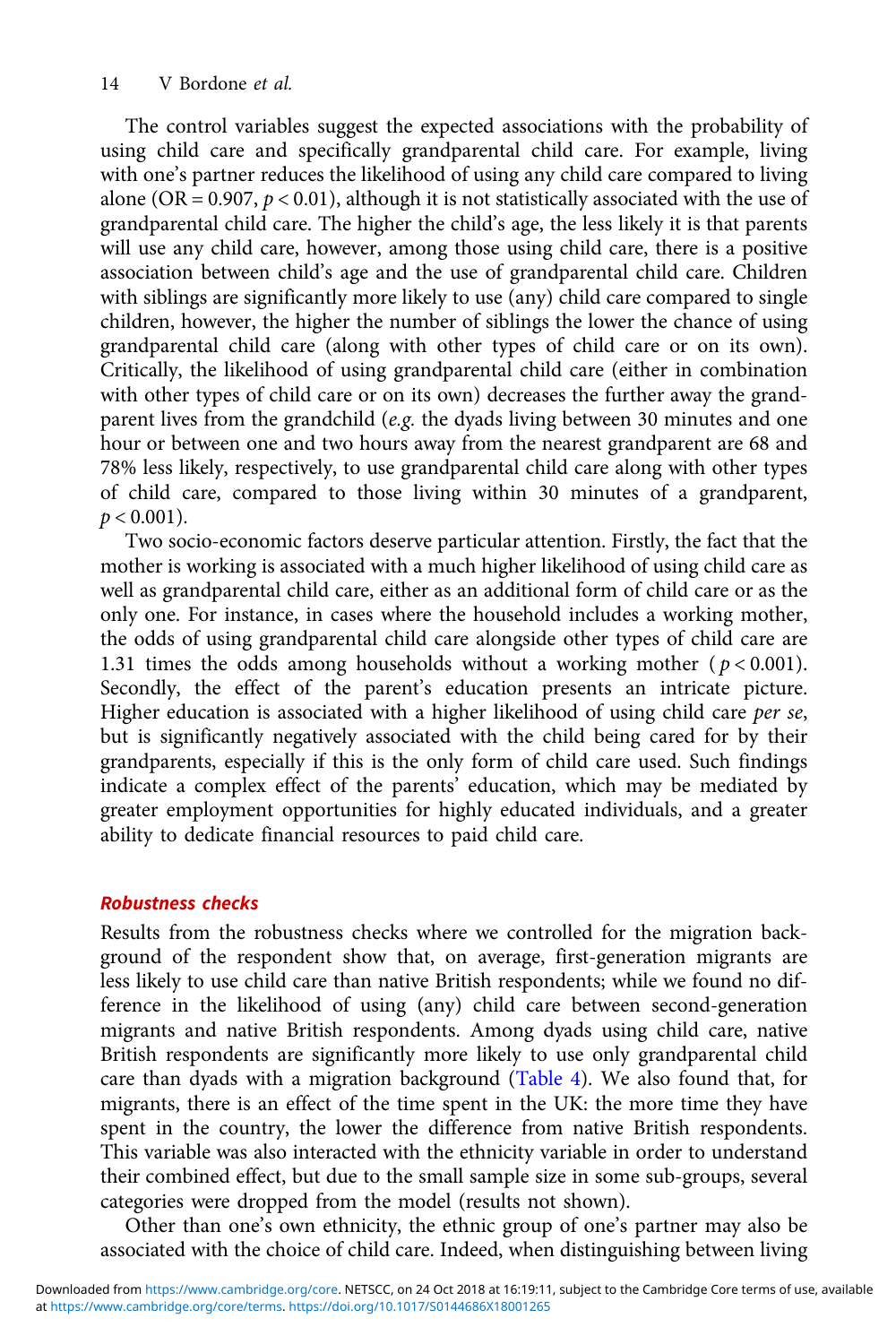<span id="page-14-0"></span>Table 4. Odds ratios of the logistic analyses on using child care; among those using child care, using grandparental child care; and among those using child care, only using grandparental child care, controlling for migration background

|                                                   | Child care use     | Grandparental<br>child care             | Only grandparental<br>child care |
|---------------------------------------------------|--------------------|-----------------------------------------|----------------------------------|
|                                                   |                    | Odds ratios (clustered standard errors) |                                  |
| Ethnicity (Ref. White British):                   |                    |                                         |                                  |
| Other White                                       | 1.097(0.125)       | 0.847(0.143)                            | 1.105(0.211)                     |
| Indian                                            | $0.604***$ (0.075) | 0.924(0.177)                            | $1.522*(0.321)$                  |
| Pakistani                                         | $0.542***$ (0.071) | 0.910(0.197)                            | 1.251(0.312)                     |
| Bangladeshi                                       | $0.268***$ (0.045) | 1.085 (0.370)                           | 1.194 (0.488)                    |
| Caribbean                                         | $1.468**$ (0.179)  | $0.454***$ (0.082)                      | $0.540**$ (0.126)                |
| African                                           | 1.044(0.124)       | $0.418***$ (0.094)                      | $0.516*$ (0.147)                 |
| Other                                             | 0.987(0.102)       | 0.958(0.142)                            | $1.427*$ (0.225)                 |
| Missing                                           | $1.266*$ (0.136)   | $1.554**$ (0.241)                       | $1.618**$ (0.280)                |
| Migration background (Ref. Second<br>generation): |                    |                                         |                                  |
| <b>Native</b>                                     | 0.971(0.092)       | 1.138(0.145)                            | $1.498**$ (0.207)                |
| Migrant in the country $\leq 14$ years            | $0.548***$ (0.064) | 0.837(0.202)                            | 1.361 (0.389)                    |
| Migrant in the country >14 years                  | $0.712**$ (0.080)  | 0.872(0.162)                            | 1.258 (0.283)                    |
| Missing                                           | $0.689***$ (0.062) | 0.945(0.135)                            | 1.094(0.189)                     |
| Working mother (Ref. Not)                         | $4.919***$ (0.162) | $1.315***$ (0.071)                      | $1.357***$ (0.086)               |
| With partner (Ref. Living alone)                  | $0.917* (0.034)$   | 0.927(0.051)                            | 0.962(0.061)                     |
| High education (Ref. Low)                         | $1.703***$ (0.064) | $0.915$ † $(0.047)$                     | $0.704***$ (0.042)               |
| Household income (Ref. Low, 1st<br>tertile):      |                    |                                         |                                  |
| Middle (2nd tertile)                              | $1.196***$ (0.043) | $1.115* (0.060)$                        | 1.099 (0.066)                    |
| High (3rd tertile)                                | $1.937***$ (0.072) | 1.064 (0.058)                           | 0.905(0.057)                     |
| Child age                                         | $0.872***$ (0.002) | $1.012**$ (0.004)                       | $1.055***$ (0.005)               |
| Number of siblings (Ref. 0):                      |                    |                                         |                                  |
| $\mathbf{1}$                                      | $1.663***$ (0.044) | $0.743***$ (0.029)                      | 1.019(0.044)                     |
| $2+$                                              | $1.232***$ (0.047) | $0.465***$ (0.027)                      | $0.801***$ (0.053)               |
| Proximity to grandparents<br>(Ref. <30 minutes):  |                    |                                         |                                  |
| 30 minutes to 1 hour                              |                    | $0.327***$ (0.024)                      | $0.302***$ (0.032)               |
| 1-2 hours                                         |                    | $0.225***$ (0.021)                      | $0.186***$ (0.026)               |
| >2 hours                                          |                    | $0.118***$ (0.009)                      | $0.156***$ (0.016)               |
| No grandparents/missing                           |                    | $0.483***$ (0.033)                      | $0.617***$ (0.049)               |
| N                                                 | 68,888             | 25,145                                  | 25,145                           |

Notes: All models also include an indicator for the wave of interview. Ref.: reference category. Source: Authors' analysis of Understanding Society (USOC) Waves 1–5 (2009–2015).<br>Significance levels: † p < 0.1, \* p < 0.05, \*\* p < 0.01, \*\*\* p < 0.001.

at [https://www.cambridge.org/core/terms.](https://www.cambridge.org/core/terms) <https://doi.org/10.1017/S0144686X18001265> Downloaded from [https://www.cambridge.org/core.](https://www.cambridge.org/core) NETSCC, on 24 Oct 2018 at 16:19:11, subject to the Cambridge Core terms of use, available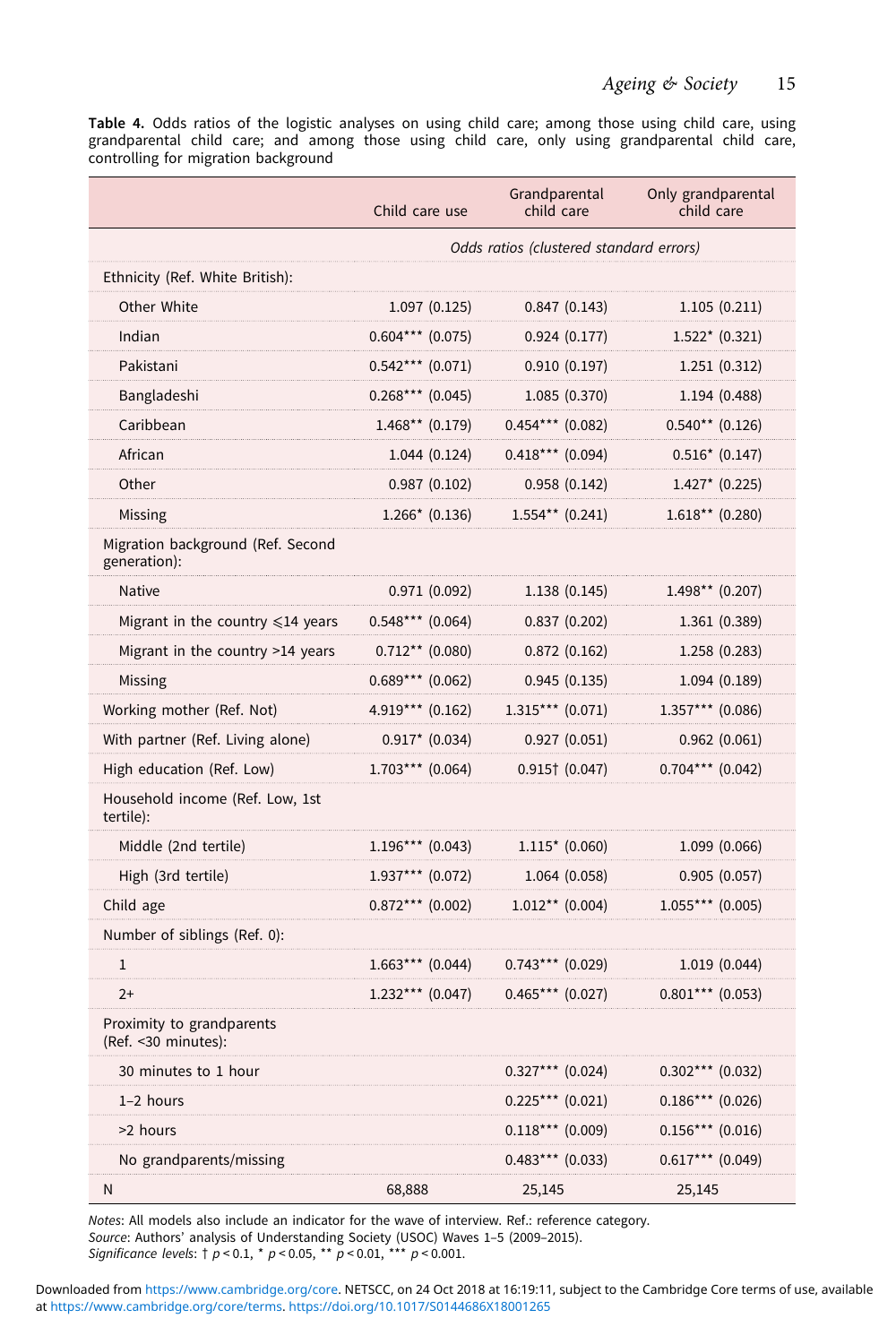with a White British partner and living with a partner from any other ethnicity, only the odds of the latter are negative and statistically significantly different from those among respondents living alone [\(Table 5\)](#page-16-0). Although it would be potentially interesting to carry out models that account for the different ethnic combinations of couples in our sample, most of the respondents who are living with a partner do belong to the same ethnic group as the partner (e.g. about 77% of White British women are married to or live with White British men; among Indian women with a partner, almost 76% have an Indian one, 78% of Pakistani women have a Pakistani partner, 81% of Bangladeshi women have a partner of the same ethnic group and this holds true for almost 71% of African women). Only among women of Caribbean ethnicity is the proportion having a partner of the same ethnic group below 50 per cent. It is also interesting to note that the effect of our explanatory variable remains very similar to that reported in [Table 3](#page-12-0) once a control for partner's ethnicity is added.

Similarly, the results in [Table 6](#page-17-0) do not substantially differ from those of [Table 3](#page-12-0), despite including a control for long-standing illness or impairment of at least one of the parents. The odds for this variable are not statistically significant in any of the three models.

The final robustness checks consisted of carrying out the same analyses as in [Table 3](#page-12-0) by considering parent–child dyads only at first interview. Although the sample was significantly reduced, the results were qualitatively very similar to those presented in the main analyses (results available on request from the corresponding author).

# Discussion and conclusion

The support between generations within the family is central in current academic as well as public debates, at a time when suggested solutions for overcoming the lack of, or the existence of expensive child care, and slowing down the increase in longterm care expenditure all encourage the development of informal care provided by the family. However, most of the literature on intergenerational relationships has focused on the majority groups across Europe in terms of individuals' ethnic background, or has not examined the population according to their migration history (exceptions are, for example, on intergenerational support: Bordone and de Valk [2016;](#page-20-0) on intergenerational co-residence: de Valk and Bordone in press). By investigating the similarities and differences in the use of (grandparental) child care across ethnic groups, this paper provides a more nuanced understanding of intergenerational support and contributes to shedding light on the increasing diversity of the European population.

The paper draws on previous evidence on grandparental child care to investigate the role played by individuals' ethnic origin in using any type of child care and, among those who use child care, their use of grandparental child care. We used data from Understanding Society on parent–child dyads where parents are aged 18–60 years old, were interviewed at least once over five waves and are responsible for at least one child below 15 years old. The findings provide comparative evidence of the use of grandparental child care across five ethnic groups as compared to White British and Other White respondents in the UK. The results indicate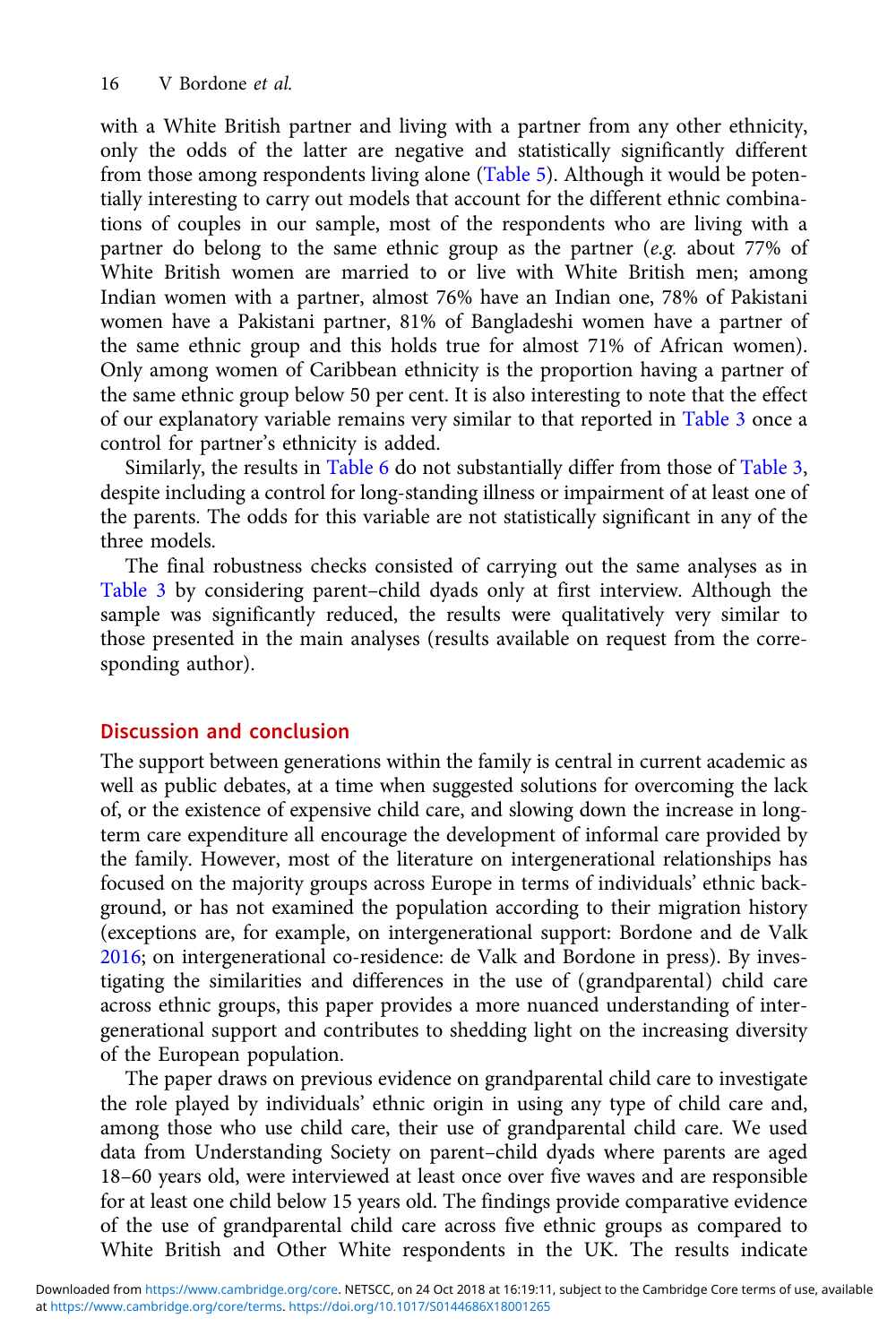<span id="page-16-0"></span>Table 5. Odds ratios of the logistic analyses on using child care; among those using child care, using grandparental child care; and among those using child care, only using grandparental child care, accounting for partner's ethnicity

|                                                   | Child care use     | Grandparental<br>child care             | Only grandparental<br>child care |
|---------------------------------------------------|--------------------|-----------------------------------------|----------------------------------|
|                                                   |                    | Odds ratios (clustered standard errors) |                                  |
| Ethnicity (Ref. White British):                   |                    |                                         |                                  |
| Other White                                       | $0.844*$ (0.060)   | $0.792* (0.093)$                        | 0.953(0.131)                     |
| Indian                                            | $0.519***$ (0.043) | 0.983(0.143)                            | $1.428*$ (0.231)                 |
| Pakistani                                         | $0.470***$ (0.046) | 0.934(0.174)                            | 1.094(0.233)                     |
| Bangladeshi                                       | $0.227***$ (0.032) | 1.140(0.358)                            | 1.133(0.432)                     |
| Caribbean                                         | $1.295**$ (0.120)  | $0.428***$ (0.063)                      | $0.429***$ (0.088)               |
| African                                           | $0.800**$ (0.060)  | $0.372***$ (0.071)                      | $0.451***$ (0.109)               |
| Other                                             | $0.823**$ (0.050)  | 0.912(0.098)                            | 1.207(0.144)                     |
| Working mother (Ref. Not)                         | $4.915***$ (0.162) | $1.317***$ (0.071)                      | $1.359***$ (0.086)               |
| Partner's ethnicity (Ref. Living<br>alone):       |                    |                                         |                                  |
| With White British partner                        | 0.990(0.042)       | 0.957(0.060)                            | 0.957(0.068)                     |
| With Other Ethnic group partner                   | $0.738***$ (0.045) | $0.626***$ (0.068)                      | $0.636***$ (0.080)               |
| With partner, ethnicity not known                 | $0.883**$ (0.036)  | 0.964(0.058)                            | 1.038 (0.072)                    |
| High education (Ref. Low)                         | $1.722***$ (0.064) | $0.900*$ (0.046)                        | $0.686***$ (0.041)               |
| Household income (Ref. Low, 1st<br>tertile):      |                    |                                         |                                  |
| Middle (2nd tertile)                              | $1.198***$ (0.043) | $1.116* (0.060)$                        | 1.100(0.066)                     |
| High (3rd tertile)                                | $1.928***$ (0.071) | 1.061(0.058)                            | 0.903(0.057)                     |
| Child age                                         | $0.872***$ (0.002) | $1.012**$ (0.004)                       | $1.055***$ (0.005)               |
| Number of siblings (Ref. 0):                      |                    |                                         |                                  |
| $\mathbf{1}$                                      | $1.668***$ (0.044) | $0.745***$ (0.029)                      | 1.022(0.045)                     |
| $2+$                                              | $1.241***$ (0.048) | $0.470***$ (0.028)                      | $0.809**$ (0.054)                |
| Proximity to grandparents<br>(Ref. < 30 minutes): |                    |                                         |                                  |
| 30 minutes to 1 hour                              |                    | $0.329***$ (0.025)                      | $0.301***$ (0.032)               |
| $1-2$ hours                                       |                    | $0.224***$ (0.021)                      | $0.183***$ (0.025)               |
| >2 hours                                          |                    | $0.117***$ (0.009)                      | $0.157***$ (0.016)               |
| No grandparents/missing                           |                    | $0.478***$ (0.033)                      | $0.608***$ (0.048)               |
| N                                                 | 68,888             | 25,145                                  | 25,145                           |

Notes: All models also include an indicator for the wave of interview. Ref.: reference category. Source: Authors' analysis of Understanding Society (USOC) Waves 1–5 (2009–2015).

Significance levels: \*  $p < 0.05$ , \*\*  $p < 0.01$ , \*\*\*  $p < 0.001$ .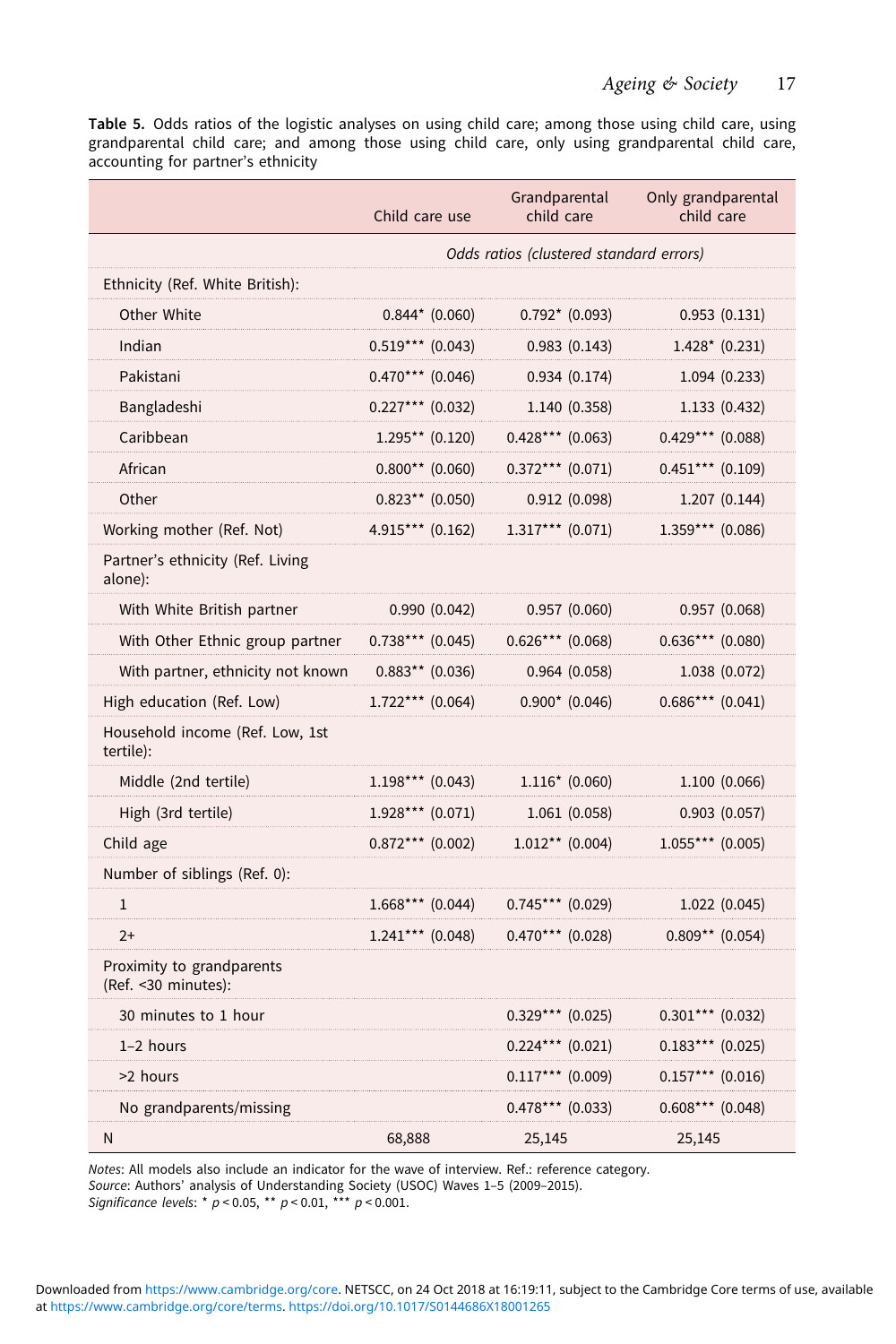<span id="page-17-0"></span>Table 6. Odds ratios of the logistic analyses on using child care; among those using child care, using grandparental child care; and among those using child care, only using grandparental child care, accounting for whether at least one parent has long-standing illness or impairment

|                                                   | Child care use     | Grandparental<br>child care             | Only grandparental<br>child care |
|---------------------------------------------------|--------------------|-----------------------------------------|----------------------------------|
|                                                   |                    | Odds ratios (clustered standard errors) |                                  |
| Ethnicity (Ref. White British):                   |                    |                                         |                                  |
| Other White                                       | $0.731***$ (0.052) | $0.732**$ (0.089)                       | 0.892(0.126)                     |
| Indian                                            | $0.464***$ (0.038) | $0.745*$ (0.104)                        | 1.080(0.169)                     |
| Pakistani                                         | $0.404***$ (0.040) | 0.750(0.145)                            | 0.975(0.215)                     |
| Bangladeshi                                       | $0.182***$ (0.027) | 0.895(0.283)                            | 0.853(0.328)                     |
| Caribbean                                         | $1.198†$ (0.114)   | $0.406***$ (0.061)                      | $0.394***$ (0.083)               |
| African                                           | $0.730***$ (0.056) | $0.339***$ (0.066)                      | $0.417***$ (0.102)               |
| Other                                             | $0.759***$ (0.046) | $0.812 \uparrow (0.088)$                | 1.097(0.134)                     |
| Missing                                           | $0.917*$ (0.032)   | $1.289***$ (0.066)                      | $1.183**$ (0.068)                |
| Working mother (Ref. Not)                         | $4.911***$ (0.168) | $1.330***$ (0.074)                      | $1.318***$ (0.086)               |
| With partner (Ref. Living alone)                  | $0.892**$ (0.033)  | 0.924(0.051)                            | 0.963(0.061)                     |
| High education (Ref. Low)                         | $1.718***$ (0.064) | $0.911$ † $(0.047)$                     | $0.700***$ (0.042)               |
| Household income (Ref. Low, 1st<br>tertile):      |                    |                                         |                                  |
| Middle (2nd tertile)                              | $1.216***$ (0.045) | $1.124* (0.062)$                        | 1.101(0.068)                     |
| High (3rd tertile)                                | $2.022***$ (0.078) | 1.066 (0.060)                           | $0.897 \uparrow (0.059)$         |
| Long-standing illness                             | 1.054(0.035)       | 0.997(0.047)                            | 0.980(0.053)                     |
| Child age                                         | $0.872***$ (0.002) | $1.012**$ (0.004)                       | $1.054***$ (0.005)               |
| Number of siblings (Ref. 0):                      |                    |                                         |                                  |
| $\mathbf{1}$                                      | $1.640***$ (0.045) | $0.735***$ (0.029)                      | 1.022 (0.046)                    |
| $2+$                                              | $1.232***$ (0.049) | $0.460***$ (0.028)                      | $0.809**$ (0.056)                |
| Proximity to grandparents<br>(Ref. < 30 minutes): |                    |                                         |                                  |
| 30 minutes to 1 hour                              |                    | $0.308***$ (0.024)                      | $0.269***$ (0.030)               |
| $1-2$ hours                                       |                    | $0.221***$ (0.022)                      | $0.191***$ (0.028)               |
| >2 hours                                          |                    | $0.112***$ (0.009)                      | $0.143***$ (0.016)               |
| No grandparents/missing                           |                    | $0.502***$ (0.036)                      | $0.654***$ (0.054)               |
| Ν                                                 | 63,556             | 23,306                                  | 23,306                           |

Notes: All models also include an indicator for the wave of interview. Ref.: reference category. Source: Authors' analysis of Understanding Society (USOC) Waves 1–5 (2009–2015).

Significance levels:  $\uparrow p < 0.1$ ,  $\uparrow p < 0.05$ ,  $\uparrow \uparrow p < 0.01$ ,  $\uparrow \uparrow \uparrow p < 0.001$ .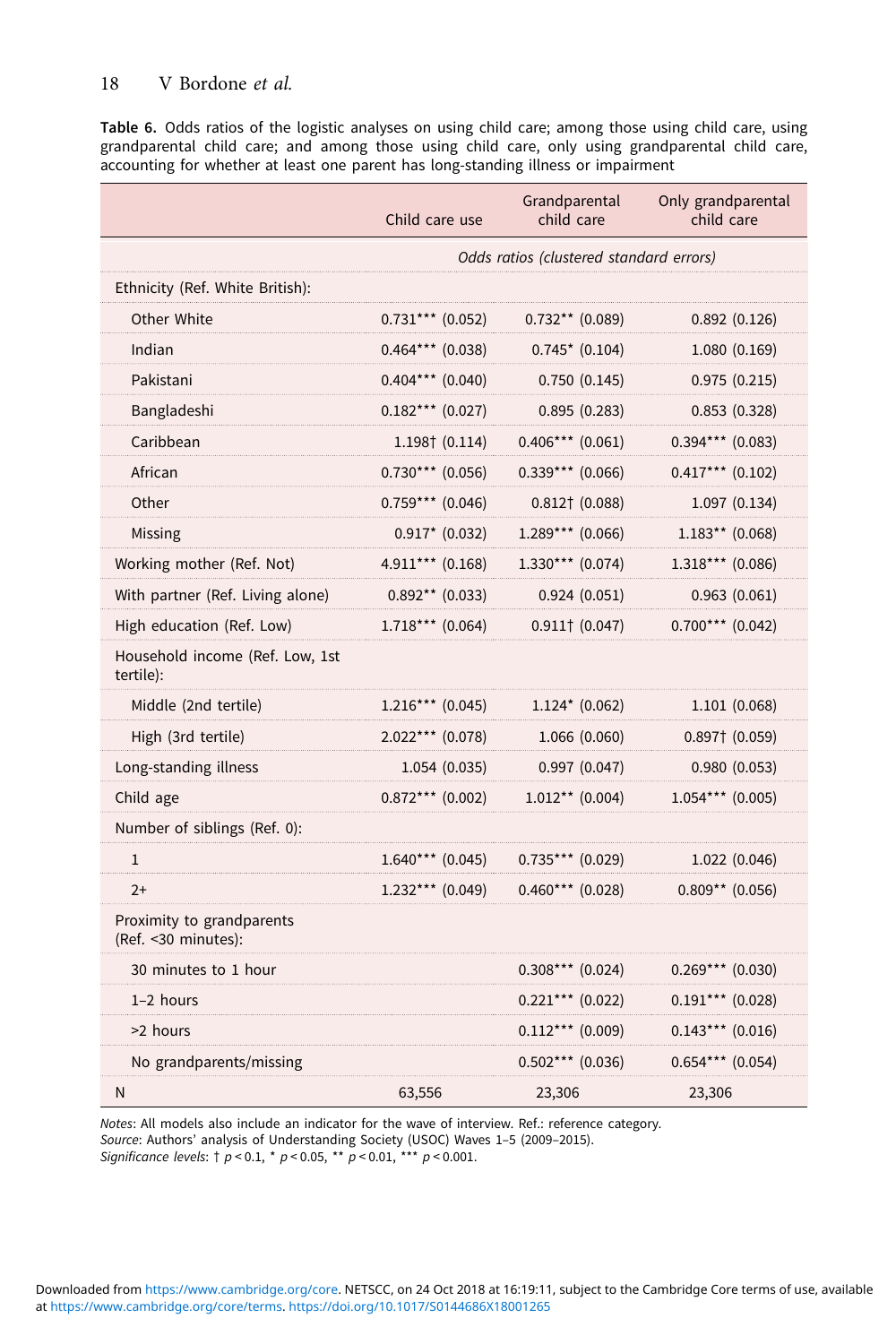significant ethnic differentials in the use of child care provided by grandparents, with all other ethnic groups reporting lower likelihood of using grandparental child care than White British individuals, after controlling for socio-economic and demographic variables.

This may at least in part be explained by ethnic differentials in areas adjacent to child care, such as economic activity patterns among working-age individuals (middle generation) which may affect the demand for the grandparents' help with child care. For example, working-age women from Indian, Pakistani and Bangladeshi communities are significantly less likely to be in paid work compared to White British women, which can directly affect the former groups' availability to care for their own children. In addition, the historical characteristics of migration among different ethnic groups may also contribute to the differentials shown in the paper, e.g. individuals from Caribbean communities continue to be more likely than other BME groups to work in the public sector, which may partly explain their greater likelihood of using child care. We partly controlled for this by including an indicator of the mother's economic activity status, however, future studies could extend this by investigating the role of the type of job (e.g. part-time/full-time; selfemployed/employee; private/public sector) of both parents. Furthermore, there might be differences in the health status of the grandparents across ethnic groups.

Unfortunately, Understanding Society does not provide information on the health status of all grandparents alive for each child and we acknowledge this as a limitation of our study. Indeed, an average poorer health status of grandparents in some BME as compared to others might be behind the lower use of grandparental child care among parents in those ethnic groups. According to Evandrou et al. [\(2016\)](#page-20-0), BME elders of South Asian origin show a 'health disadvantage', highlighting the complexity of inequalities among different ethnic groups in the UK. A further limitation relates to the limited sample size of the five BME and Other White groups which did not allow us to consider interaction effects, e.g. between ethnic origin and migration background. We should also note that differences between the five BME groups are difficult to interpret due to the different sample sizes and composition. Notwithstanding the difficulty of identifying differences between ethnic groups, we observe an important BME effect in comparison to the White British population which could point to inequalities beyond health inequalities, e.g. in terms of their access to social services or to market services. These aspects should be further investigated in future research and suggest the need to collect more data that are representative of sub-group populations. In addition, the multivariate models used reflect the conceptual framework shown in [Figure 1](#page-4-0). However, we acknowledge that some of the associations hypothesised in the framework and found in the results may hide a two-way causal direction. For example, proximity to the grandparents may incentivise grandparental child care, but also grandparental child care may be the reason for geographical proximity.

Yet, BME groups in this study show clear differences in the use of (grandparental) child care and, in this respect, our results point to the role of cultural norms on raising children and child care that seem to permeate family life in different ethnic cultures (e.g. Kagitçibasi, [2005](#page-20-0); Bordone and de Valk, [2016\)](#page-20-0). Future studies accounting for norms in the analyses could clarify the extent of parents' orientation towards the collective or individual and indicate the willingness of grandparents to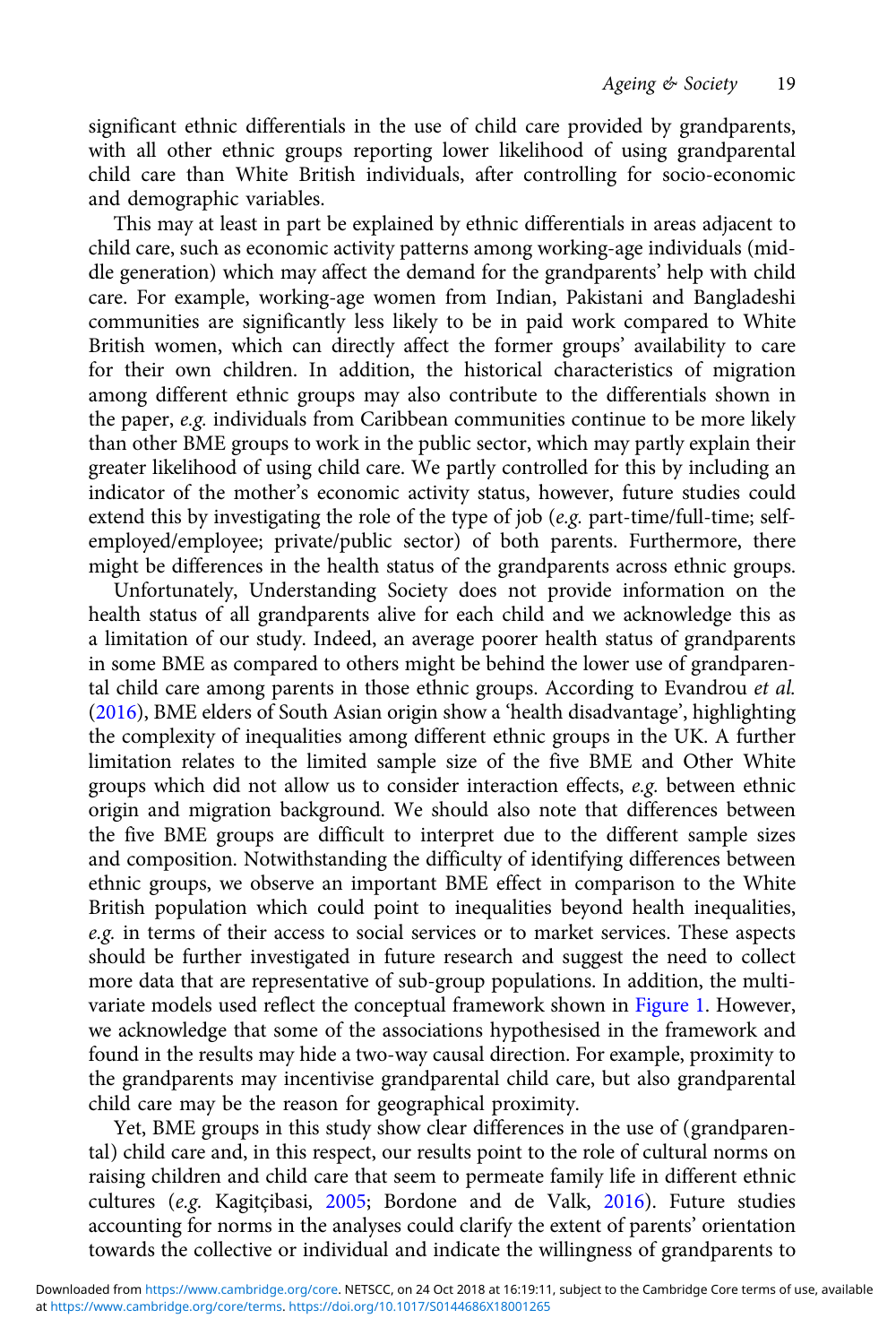<span id="page-19-0"></span>provide support to their children in the form of child care. As changes over time at society level (e.g. in terms of policies, services and the job market) might shape changes in child care use across ethnic groups differently, future analyses expanding this work might also consider exploring the longitudinal dimension of macro– micro interactions.

The findings in this paper, therefore, have critical policy implications also, not least as a result of the socio-economic differentials existing between members of different BME communities in conjunction with the cost of child care from the formal private sector in the UK. One-parent families, which are more common among African and Caribbean communities, are more likely to require formal support in terms of child care, however, they are also less likely to be able to afford such support unless it is subsidised. On the other hand, two-parent families may also face financial challenges in accessing formal child care if only one parent is in paid work, and this is more likely to happen in Pakistani and Bangladeshi families, while higher educational qualifications do not necessarily lead to better employment opportunities and the ability to afford private child care. Such findings paint a complex picture in terms of the role of social policy, which is more relevant in enhancing opportunities for accessing child care, through a combination of employment opportunities and subsidised costs for child care, than in regulating complex family relationships affecting grandparental child care provision, which are permeated by cultural norms and practices.

Financial support. This work was supported by the ESRC Centre for Population Change (ME and AV, grant number ES/K007394/1) and the GCRF Global Ageing and Long-term Care Network (GALNet) (ME and AV, grant number ES/P006779/1).

# References

- Aassve A, Arpino B and Goisis A (2012) Grandparenting and mothers' labour force participation: a comparative analysis using the Generations and Gender Survey. Demographic Research S11, 53-84.
- Agarin T (2014) Citizenship and collective identity in Europe. Journal of Ethnic and Migration Studies 40, 2051–2052.
- Arpino B and Bordone V (2014) Does grandparenting pay off? The effect of child care on grandparents' cognitive functioning. Journal of Marriage and Family 76, 337–351.
- Arpino B, Pronzato CD and Tavares LP (2014) The effect of grandparental support on mothers' labour market participation: an instrumental variable approach. European Journal of Population 30, 369–390.
- Baldassar L (2007) Transnational families and aged care: the mobility of care and the migrancy of ageing. Journal of Ethnic and Migration Studies 33, 275–297.
- Baydar N and Brooks-Gunn J (1998) Profiles of grandmothers who help care for their grandchildren in the United States. Family Relations 47, 385–393.
- Bécares L, Nazroo J, Albor C, Chandola T and Stafford M (2012) Examining the differential association between self-rated health and area deprivation among white British and ethnic minority people in England. Social Science & Medicine 74, 616-624.
- Berthoud R (1998) The Incomes of Ethnic Minorities. Colchester, UK: Institute for Social and Economic Research. Available at [https://www.iser.essex.ac.uk/files/iser\\_reps/pdf/001.pdf.](https://www.iser.essex.ac.uk/files/iser_reps/pdf/001.pdf)
- Bordone V (2012) Social norms and intergenerational relationships. In De Santis G (ed.), The Family, the Market or the State? Intergenerational Support Under Pressure in Ageing Societies. Dordrecht, The Netherlands: Springer, pp. 159-178.
- Bordone V, Arpino B and Aassve A (2017) Patterns of grandparental child care across Europe: the role of the policy context and working mothers' need. Ageing & Society 37, 845-873.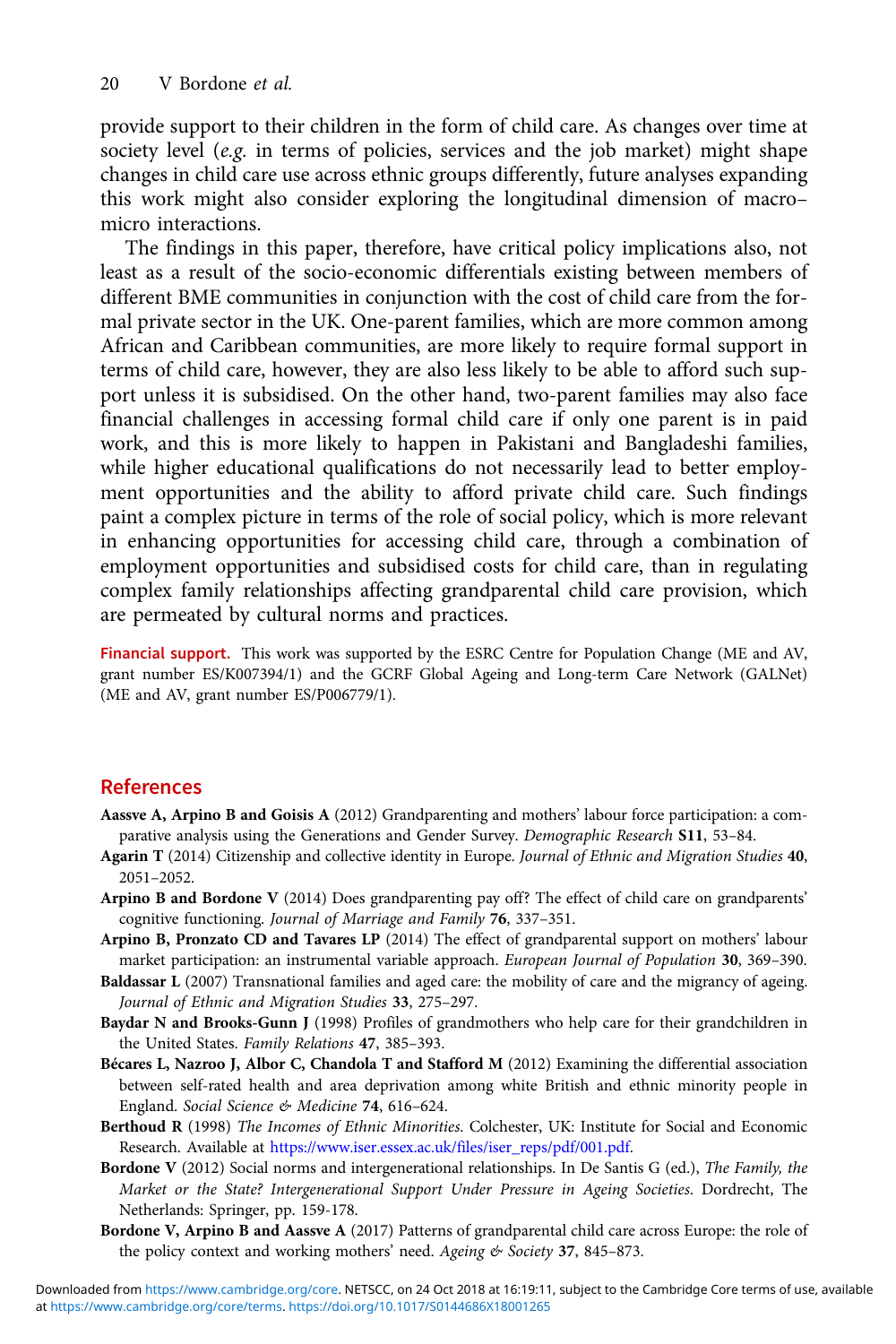- <span id="page-20-0"></span>Bordone V and de Valk HAG (2016) Intergenerational support among migrant families in Europe. European Journal of Ageing 13, 259–270.
- Boreham R, Boldysevaite D and Killpack C (2012) UKHLS Wave 1 (Technical report). Colchester, UK: National Centre for Social Research, Institute for Social and Economic Research.
- Burton J, Nandi A and Platt L (2008) Who are the UK's minority ethnic groups? Issues of identification and measurement in a longitudinal study. Institute for Social and Economic Research, Working Paper 2008–26.
- Cameron AC and Trivedi PK (2010) Microeconometrics Using Stata, Rev. Edn. College Station, TX: Stata Press.
- Craig G, Atkin K, Chattoo S and Flynn R (2012) Understanding 'Race' and Ethnicity: Theory, History, Policy and Practice. Bristol, UK: Policy Press.
- de Valk HAG and Bordone V (in press) Co-residence of adult children with their parents: differences by migration background explored and explained. Journal of Ethnic and Migration Studies. [doi:10.1080/](http://dx.doi.org/10.1080/1369183X.2018.1485207) [1369183X.2018.1485207.](http://dx.doi.org/10.1080/1369183X.2018.1485207)
- Evandrou M (2000) Social inequalities in later life: the socio-economic position of older people from ethnic minority groups in Britain. Population Trends 101, 11–18.
- Evandrou M, Falkingham J, Feng Z and Vlachantoni A (2016) Ethnic inequalities in limiting health and self-reported health in later life revisited. Journal of Epidemiology and Community Health 70, 653-662.
- Geurts T, Van Tilburg T, Poortman A-R and Dykstra PA (2015) Child care by grandparents: changes between 1992 and 2006. Ageing & Society 35, 1318-1334.
- Glaser K, Price D, Ribe Montserrat E, Di Gessa G and Tinker A (2010) Grandparenting in Europe. London: Grandparents Plus.
- Hagestad GO (2006) Transfers between grandparents and grandchildren: the importance of taking a threegeneration perspective. Zeitschrift für Familienforschung/Journal of Family Research 18, 315-322.
- Hank K and Buber I (2009) Grandparents caring for their grandchildren: findings from the 2004 Survey of Health, Ageing, and Retirement in Europe. Journal of Family Issues 30, 53–73.
- Hofferth S, West J and Henke R (1994) Access to Early Childhood Programs for Children at Risk. Washington, DC: National Center for Educational Statistics.
- Kagitçibasi C (2005) Autonomy and relatedness in cultural context. Implications for self and family. Journal of Cross-cultural Psychology 36, 403–422.
- Kuhlthau K and Mason KO (1996) Market child care versus care by relatives. Journal of Family Issues 17, 561–578.
- Liang X, Fuller B and Singer JD (2000) Ethnic differences in child care selection: the influence of family structure, parental practices, and home language. Early Childhood Research Quarterly 15, 357–384.
- Lie MLS (2010) Across the oceans: childcare and grandparenting in UK Chinese and Bangladeshi households. Journal of Ethnic and Migration Studies 36, 1425–1443.
- Maas W (2016) European governance of citizenship and nationality. Journal of Contemporary European Research 12, 532–551.
- Office for National Statistics (2006) Focus on Older People. London: Office for National Statistics.
- Pension Policy Institute (2003) The Under-pensioned: Ethnic Minorities. London: Pensions Policy Institute.
- Phillipson C (2015) Placing ethnicity at the centre of studies of later life: theoretical perspectives and empirical challenges. Ageing & Society 35, 917-934.
- Piętka-Nykaza E and McGhee D (2016) Stakeholder citizenship: the complexities of Polish migrants' citizenship attachments in the context of the Scottish independence referendum. Citizenship Studies 20, 115–129.
- Silverstein M, Giarrusso R and Bengtson VL (2003) Grandparents and grandchildren in family systems: a social-developmental perspective. In Bengtson VL and Lowenstein A (eds), Global Aging and Challenges to Families. New York, NY: Aldine de Gruyter, pp. 75–103.
- Silverstein M and Marenco A (2001) How Americans enact the grandparent role across the family life course. Journal of Family Issues 22, 493–522.
- Smith GD, Chaturvedi N, Harding S, Nazroo J and Williams R (2000) Ethnic inequalities in health: a review of UK epidemiological evidence. Critical Public Health 10, 375–408.
- Timonen V and Arber S (2012) A new look at grandparenting. In Arber SL and Timonen V (eds), Contemporary Grandparenting: Changing Family Relationships in Global Contexts. Bristol, UK: The Policy Press, pp. 1–24.